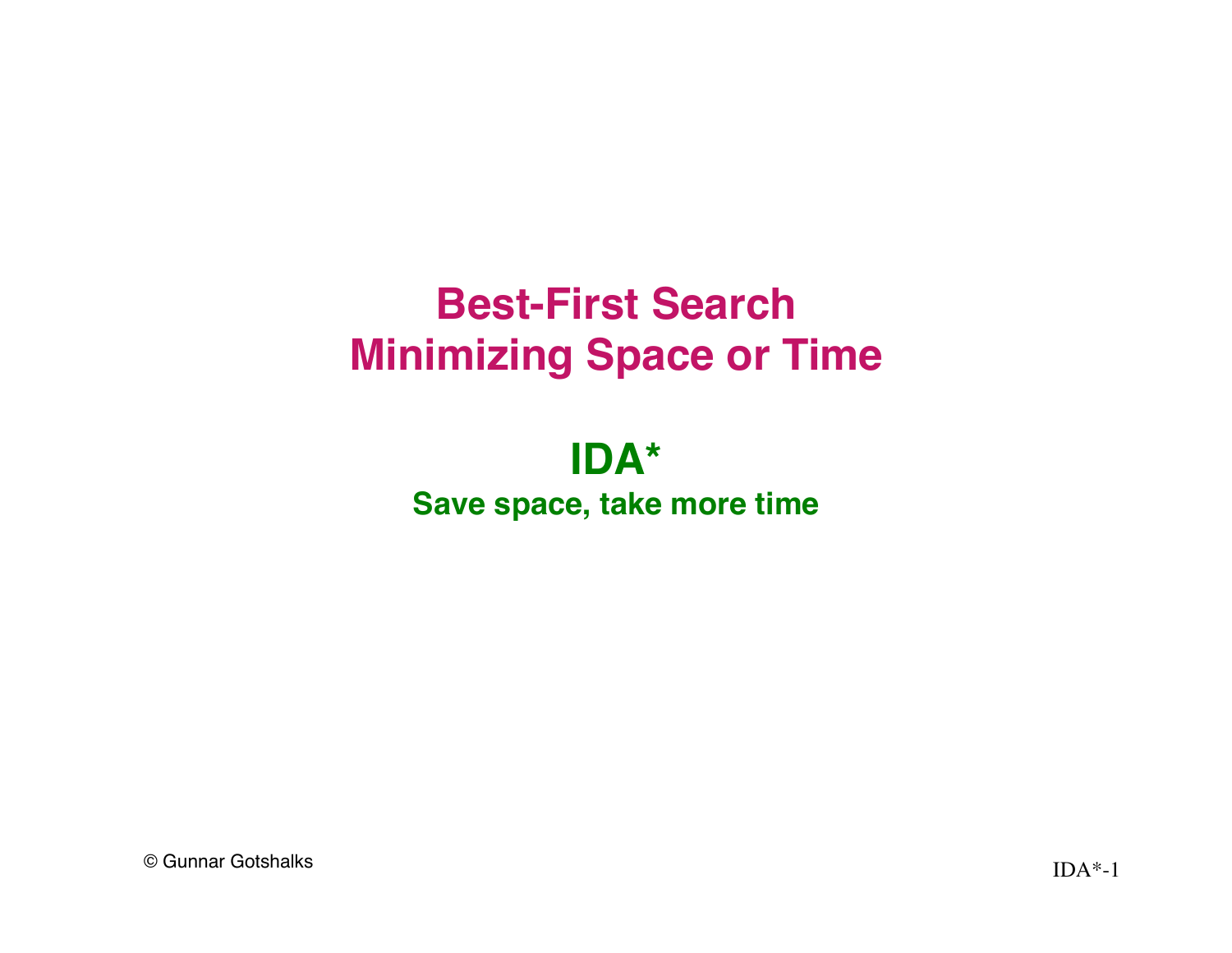» **What does the space complexity of A\* depend upon?**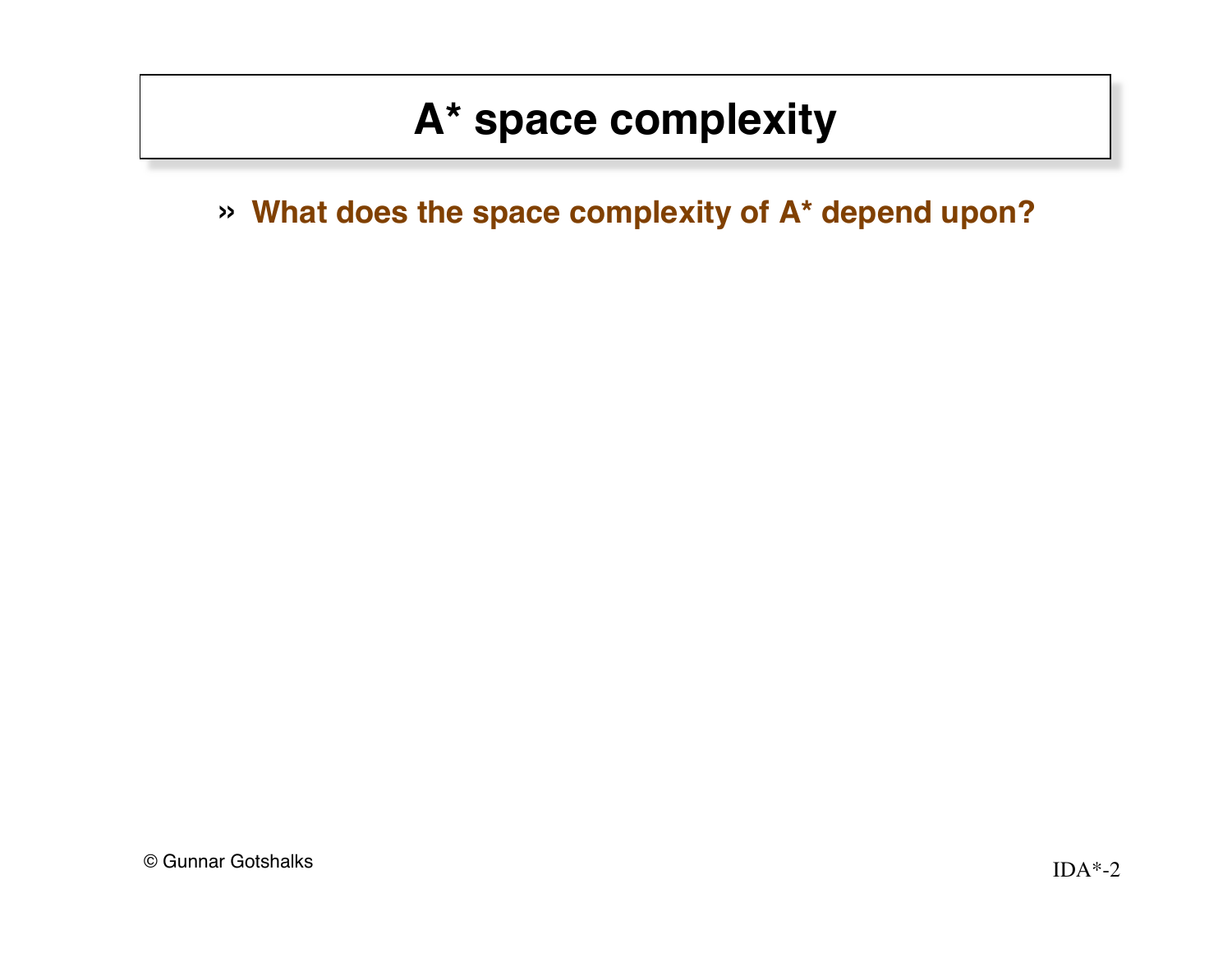- » **What does the space complexity of A\* depend upon?**
	- > **Saves all found nodes**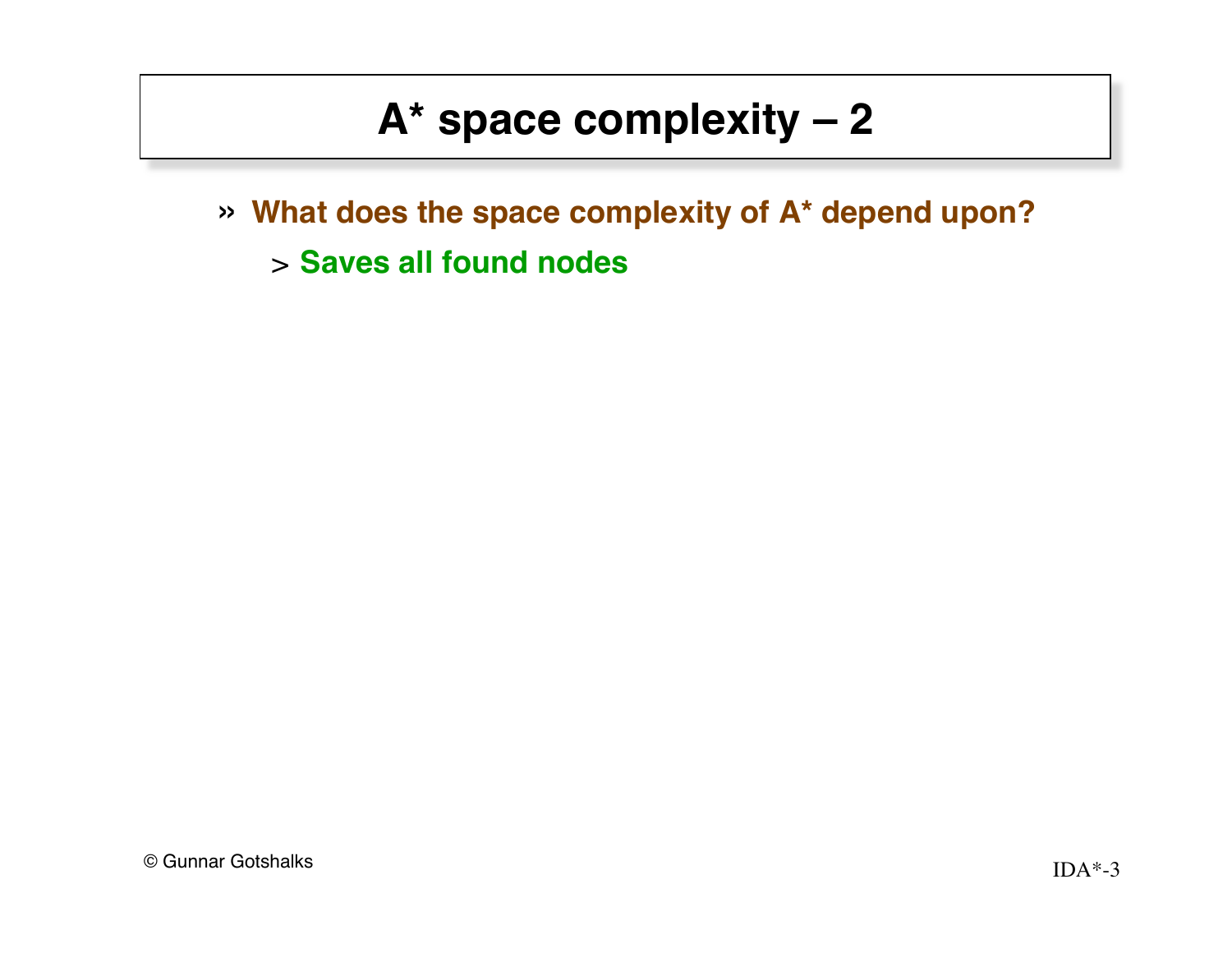- » **What does the space complexity of A\* depend upon?** > **Saves all found nodes**
- » **What does the number of found nodes depend upon?**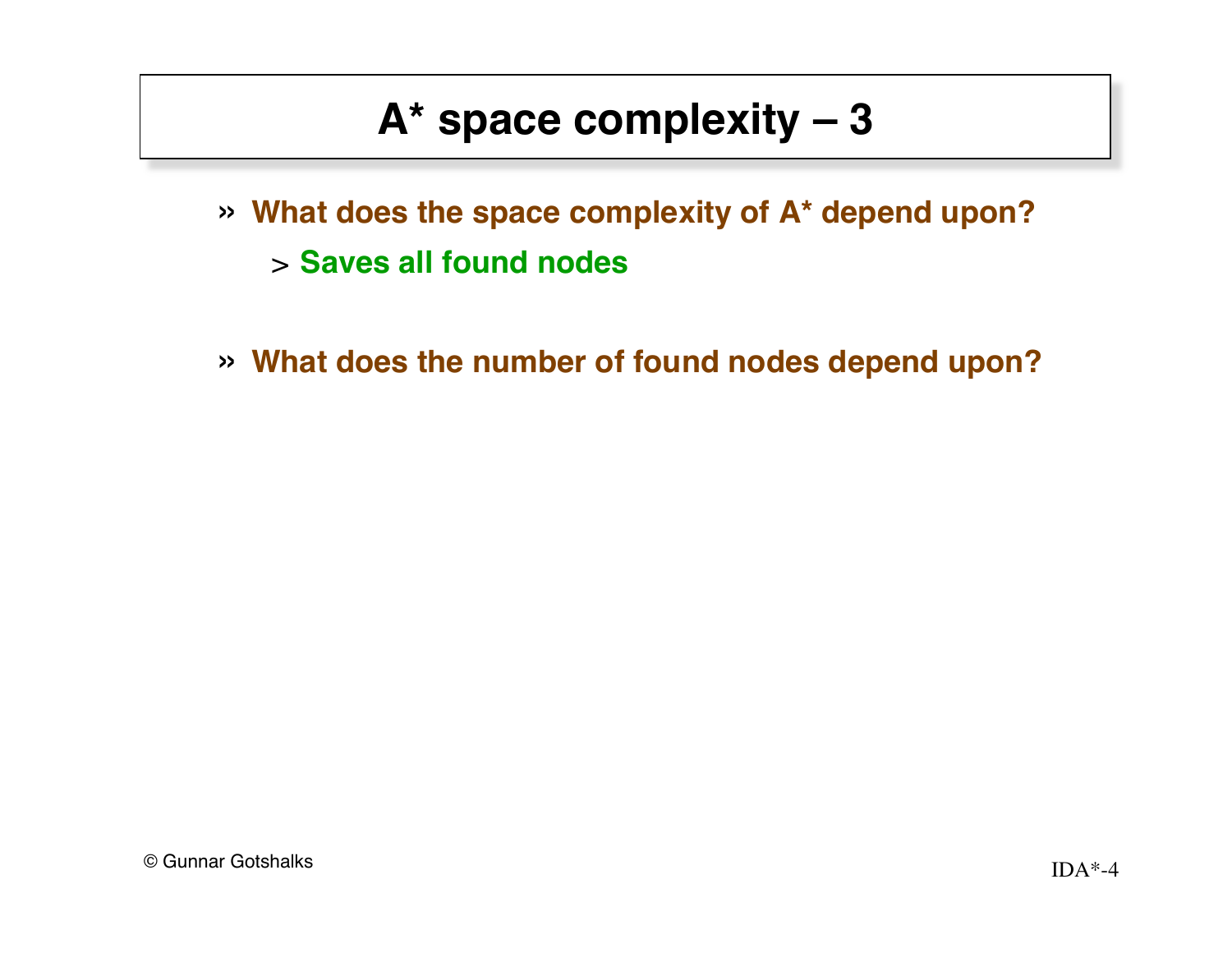- » **What does the space complexity of A\* depend upon?** > **Saves all found nodes**
- » **What does the number of saved nodes depend upon?** > **Depends upon the branching factor (B) and height of tree (H)**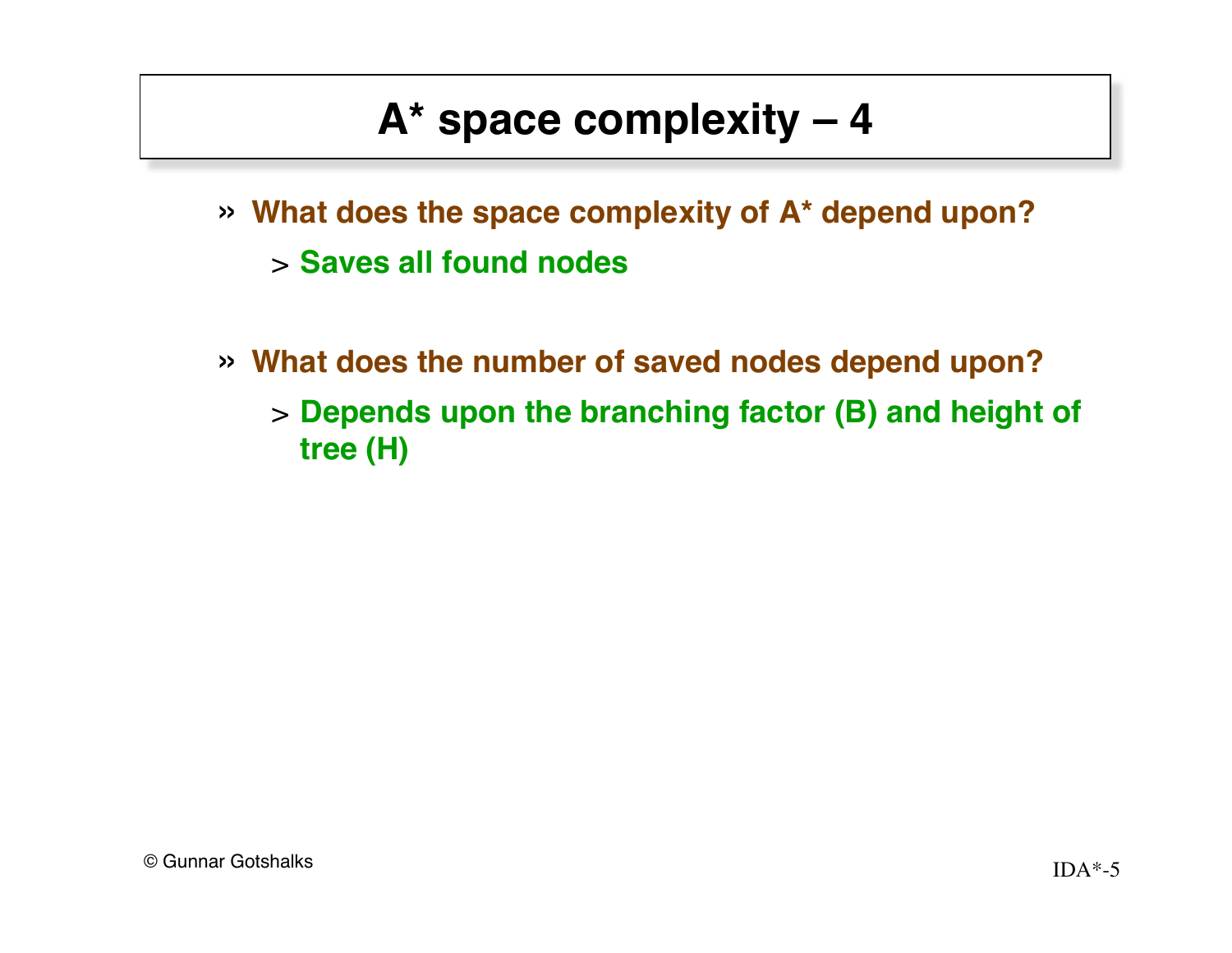» **What is the space complexity of A\*?**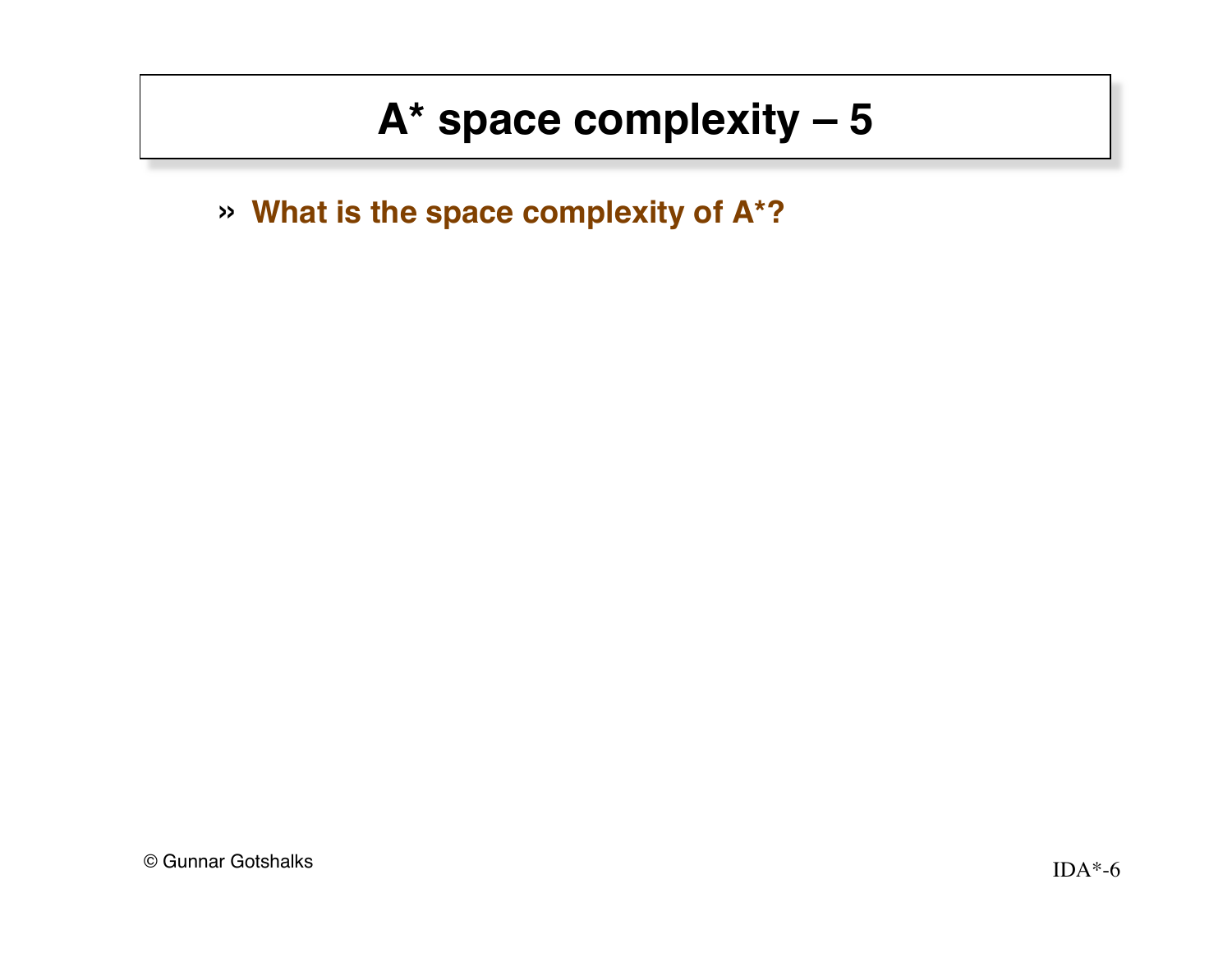» **What is the space complexity of A\*?**

> **Approximately B<sup>H</sup>**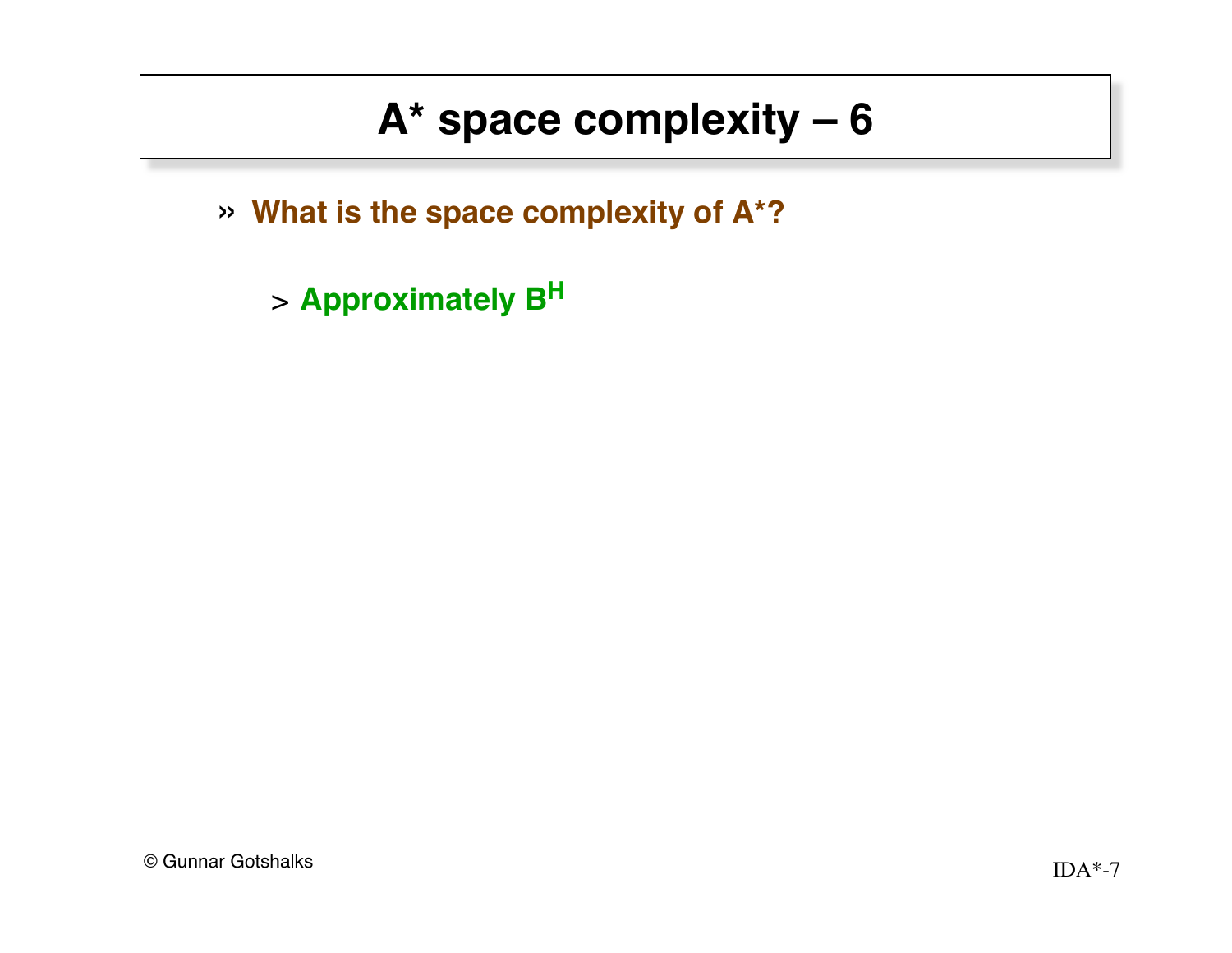» **How can we save space?**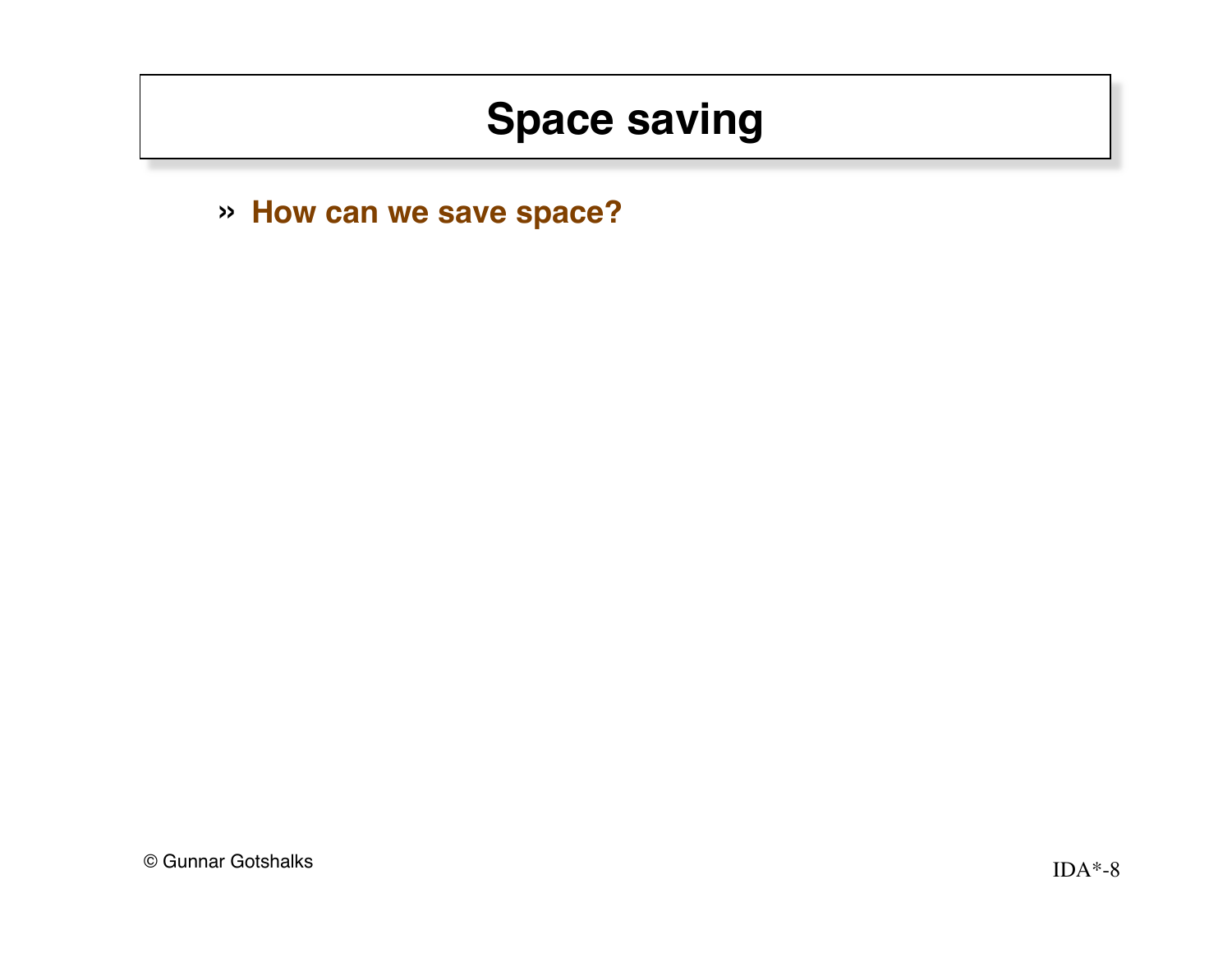- » **How can we save space?**
	- > **Not keep all the found nodes**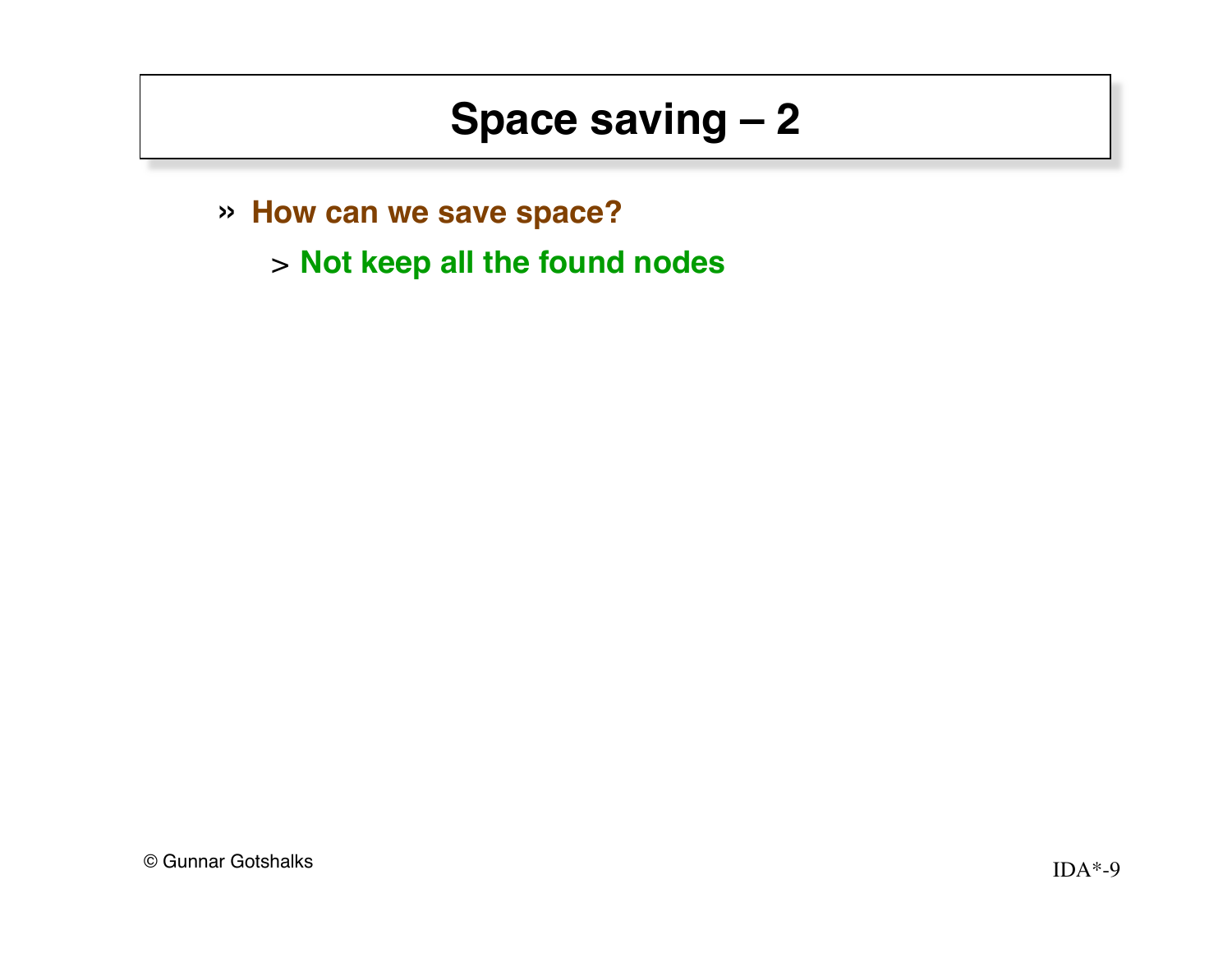- » **How can we save space?**
	- > **Not keep all the found nodes**
- » **Which ones do we keep?**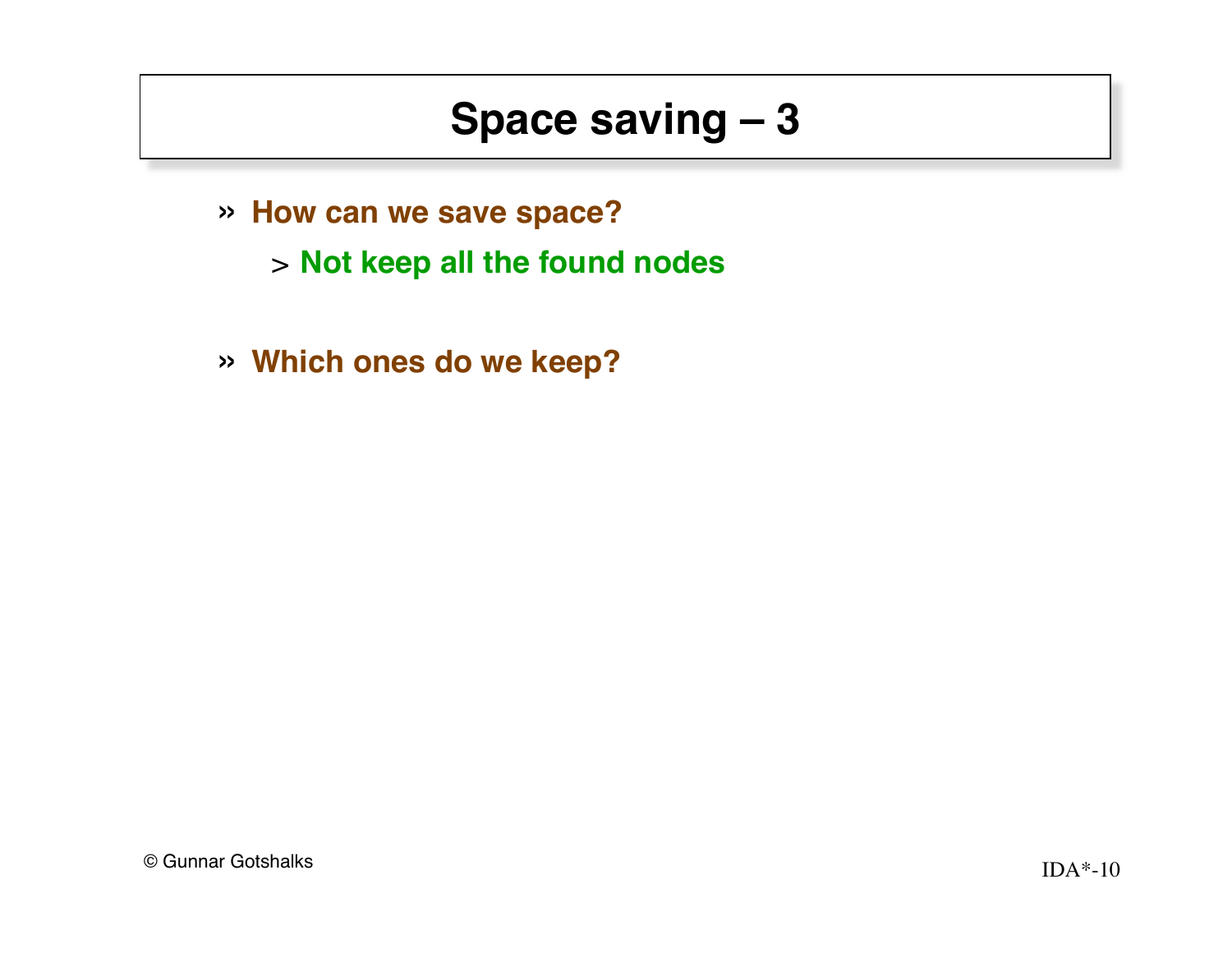- » **How can we save space?**
	- > **Not keep all the found nodes**
- » **Which ones do we keep?**
	- > **The ones in the current path**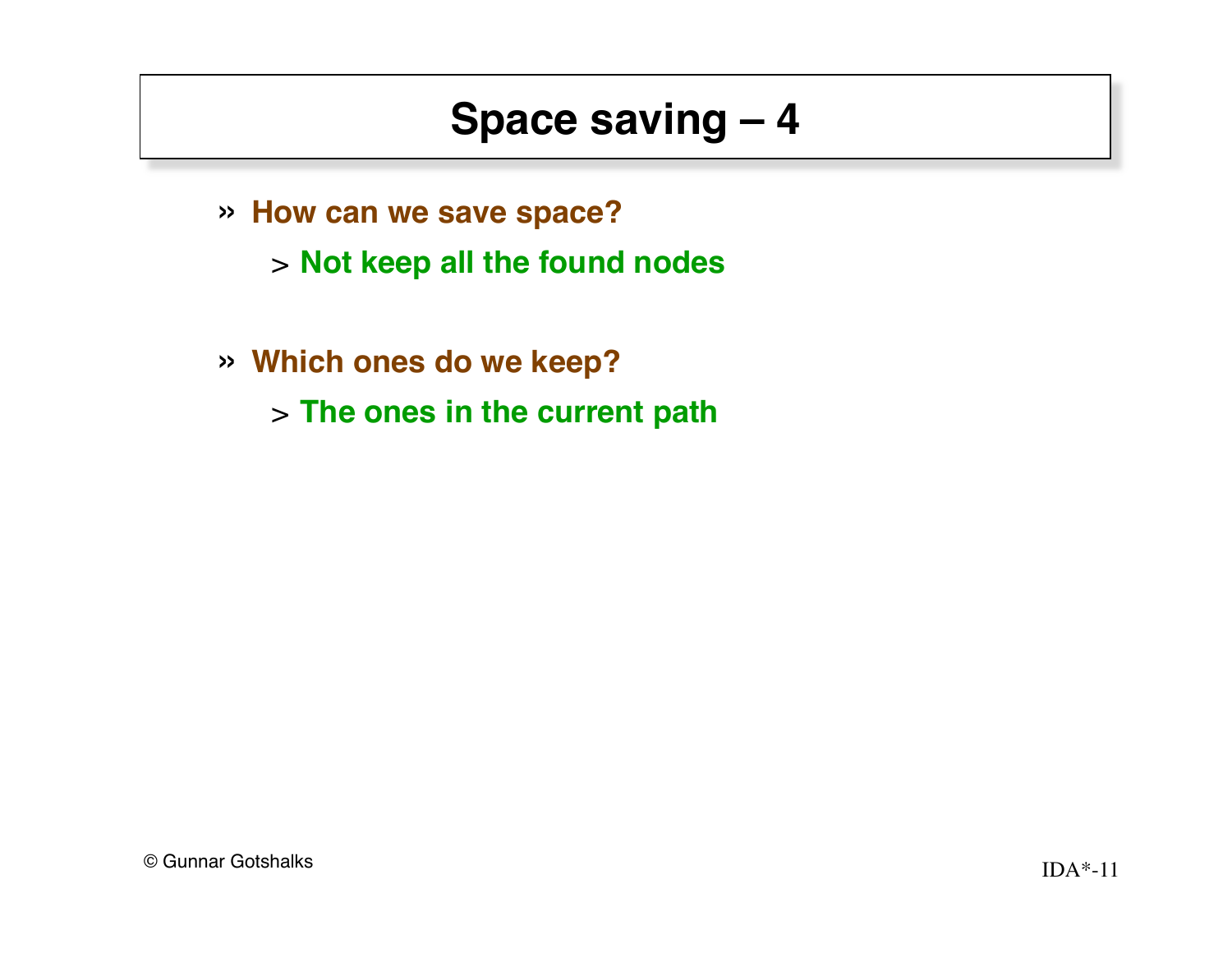- » **How can we save space?**
	- > **Not keep all the found nodes**
- » **Which ones do we keep?** > **The ones in the current path**
- » **How do we get the nodes we threw away?**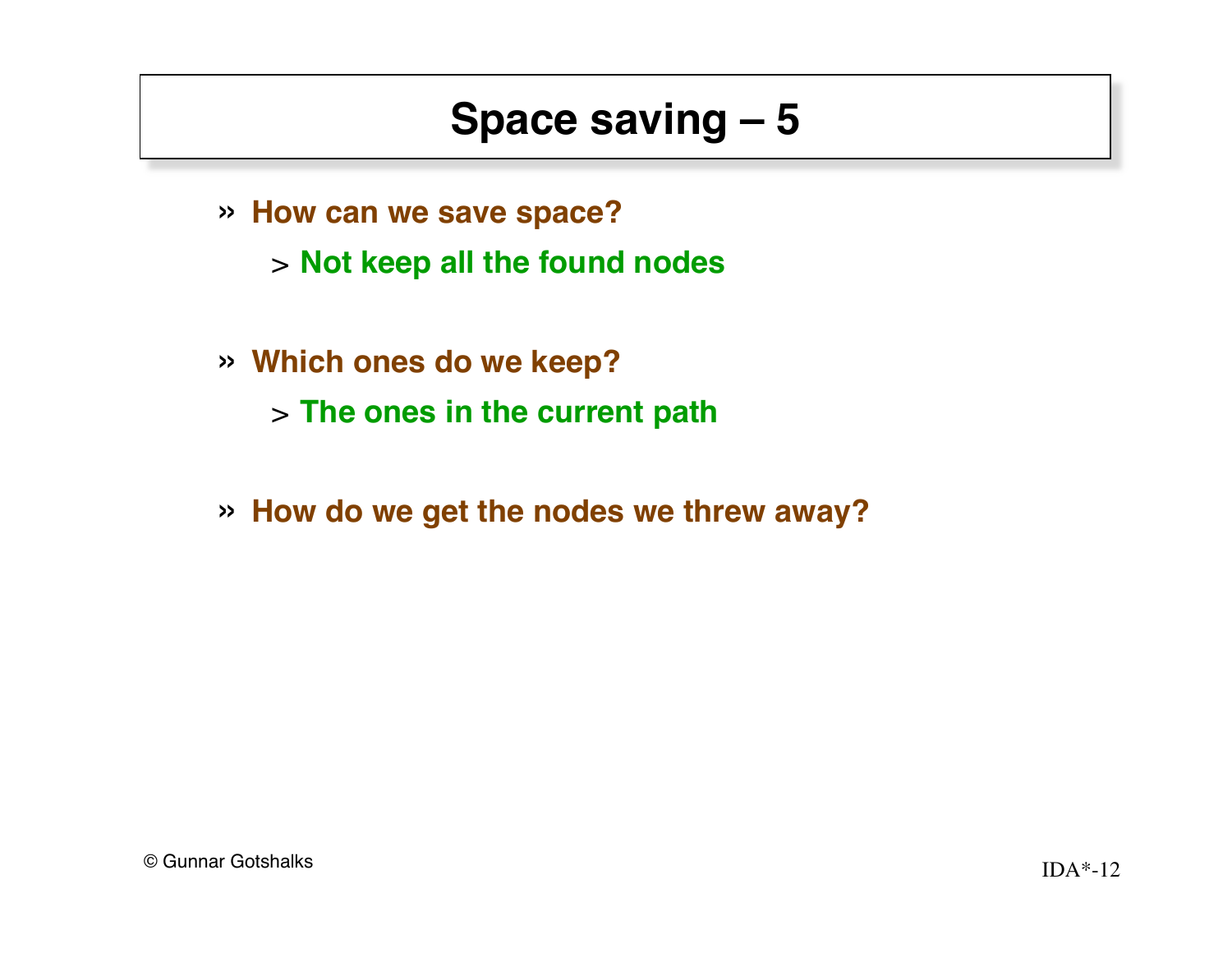- » **How can we save space?**
	- > **Not keep all the found nodes**
- » **Which ones do we keep?**
	- > **The ones in the current path**
- » **How do we get the nodes we threw away?**
	- > **By regenerating them when a different path is to be extended**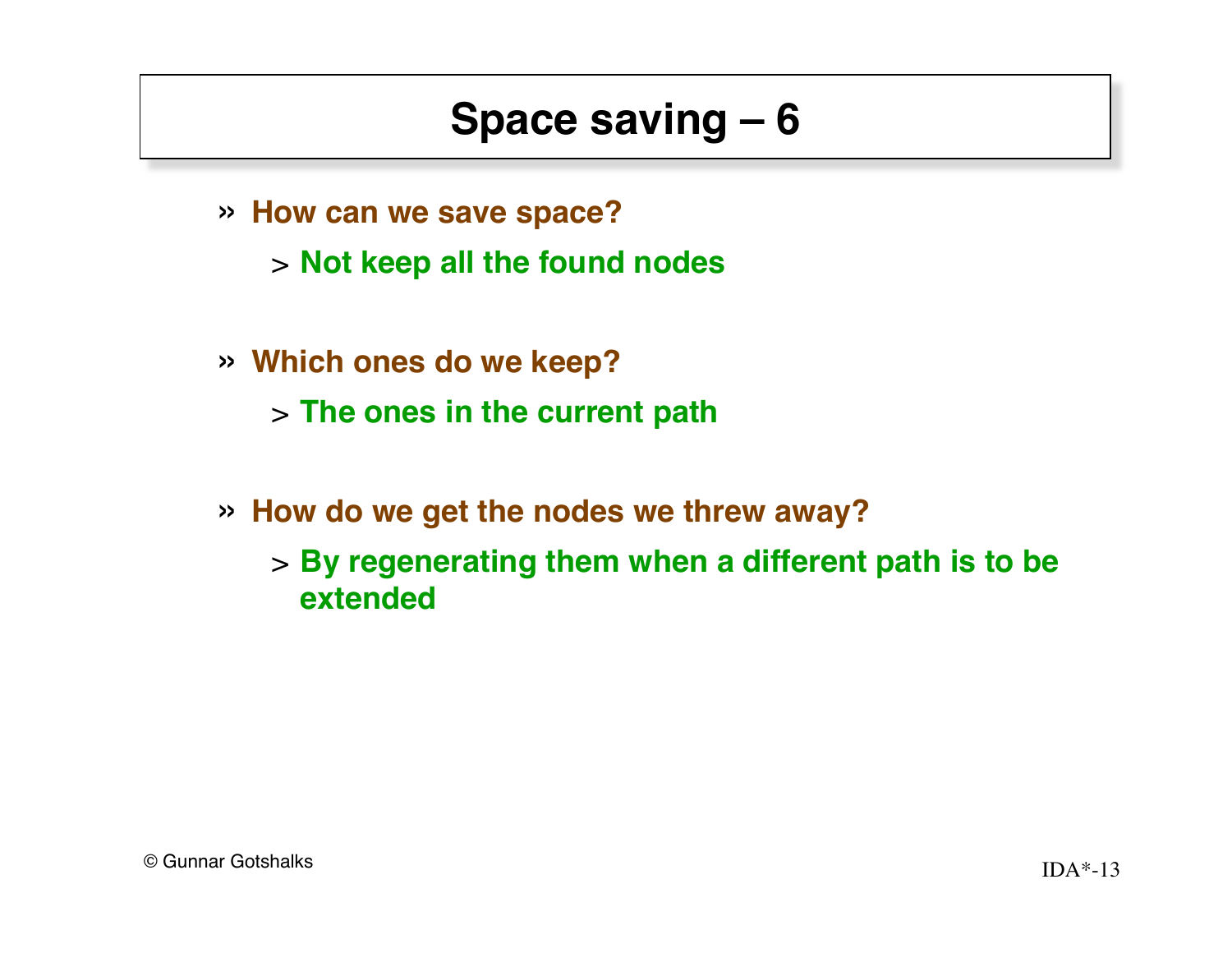» **How does iterative deepening work?**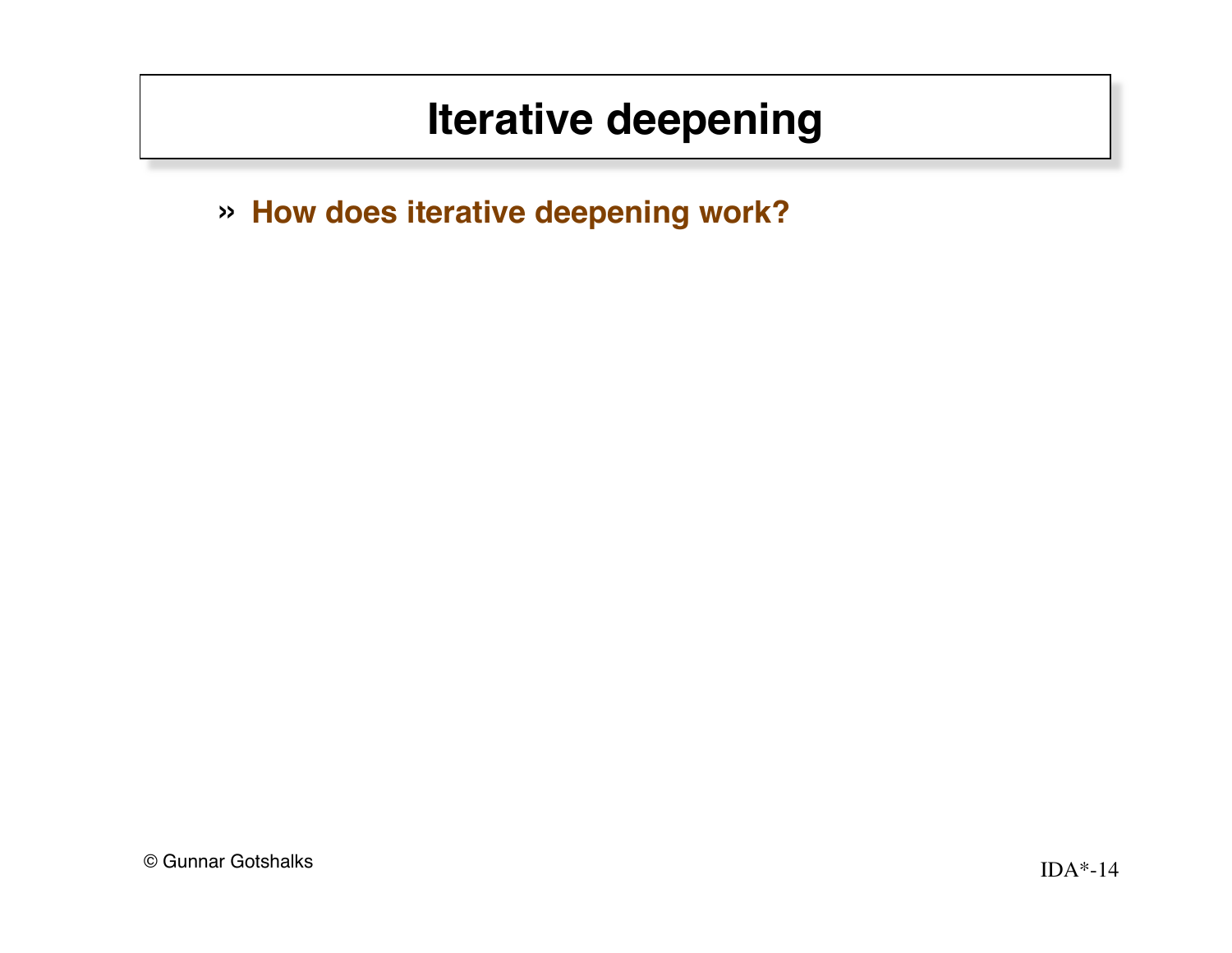- » **How does iterative deepening work?**
	- > **By doing depth-first search with increasing depth**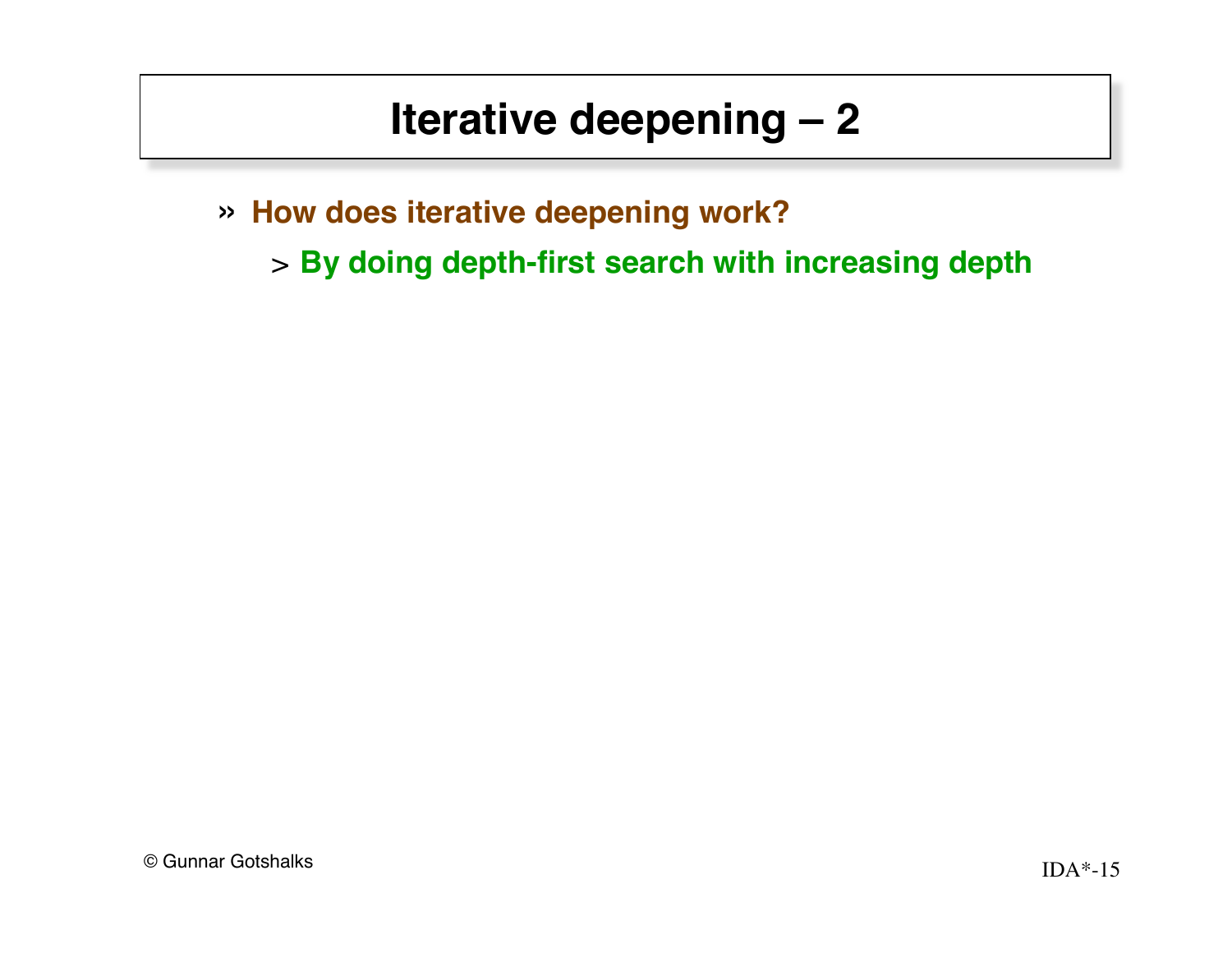- » **How does iterative deepening work?**
	- > **By repeating depth-first search with increasing depth**
- » **What can we use instead of depth?**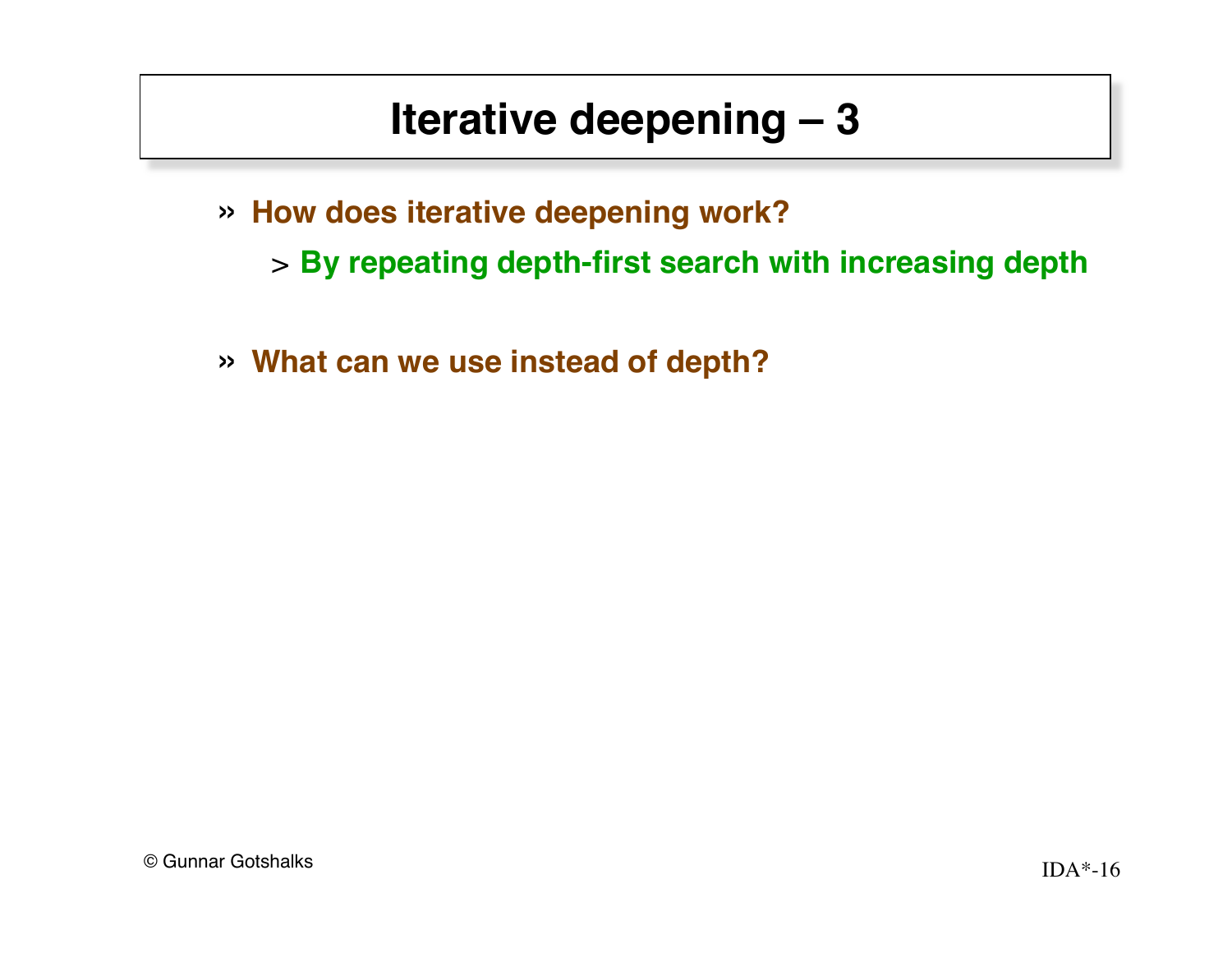- » **How does iterative deepening work?**
	- > **By repeating depth-first search with increasing depth**
- » **What can we use instead of depth? What analogous feature is the A\* algorithm based on?**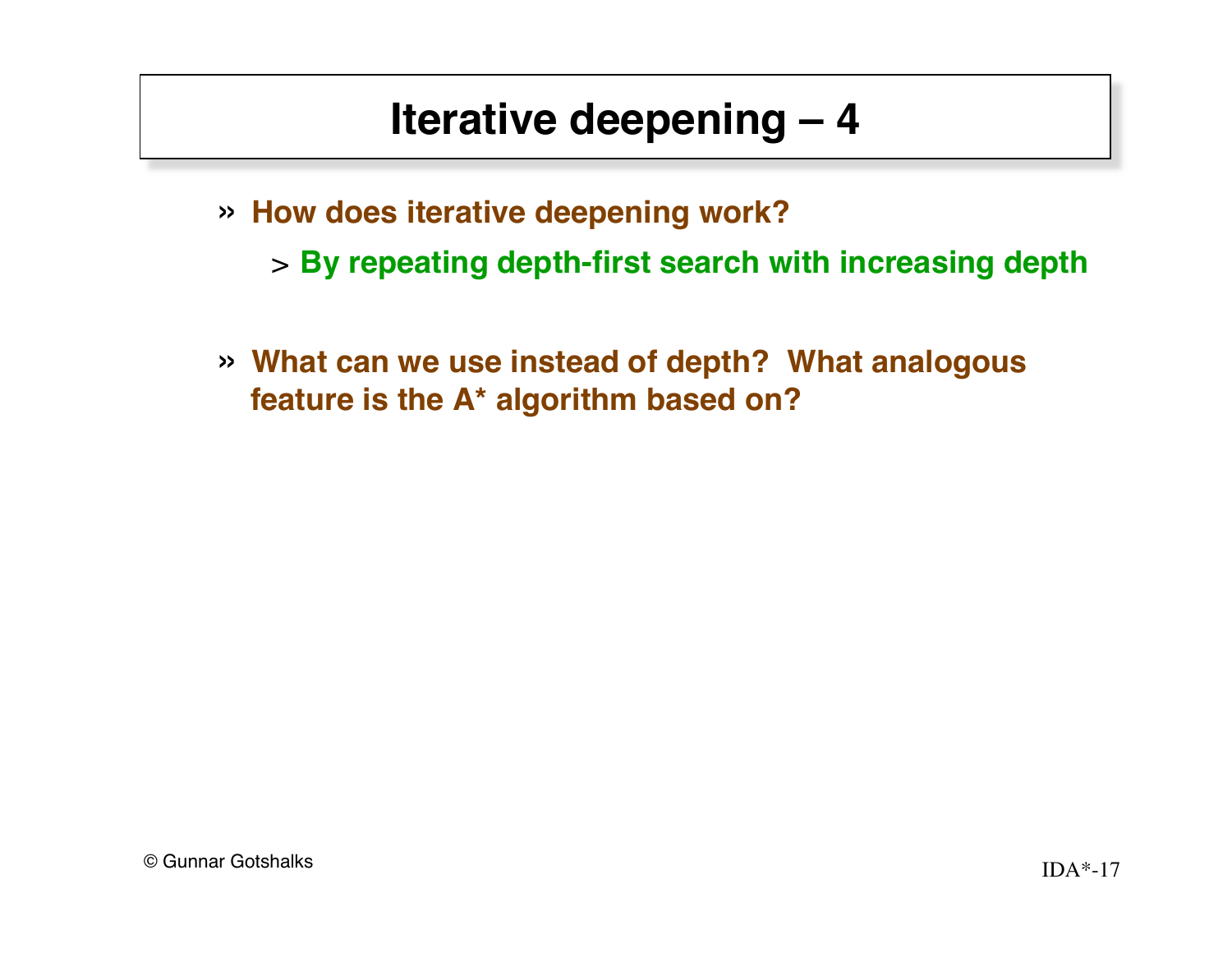- » **How does iterative deepening work?**
	- > **By repeating depth-first search with increasing depth**
- » **What can we use instead of depth? What analogous feature is the A\* algorithm based on?**
	- > **The f(N) function**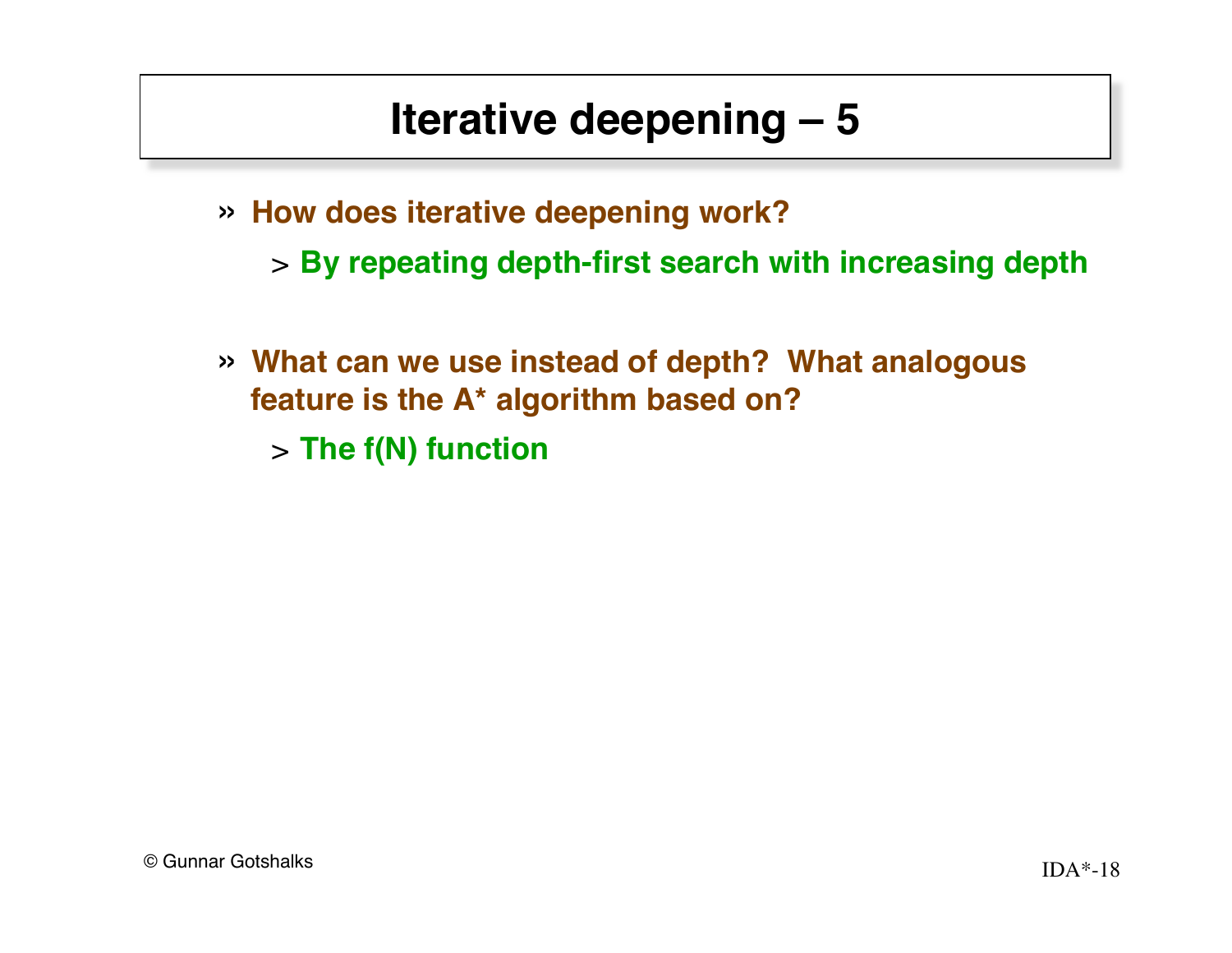- » **How does iterative deepening work?**
	- > **By repeating depth-first search with increasing depth**
- » **What can we use instead of depth? What analogous feature is the A\* algorithm based on?**
	- > **The f(N) function**
- » **How do we use the f(N) function?**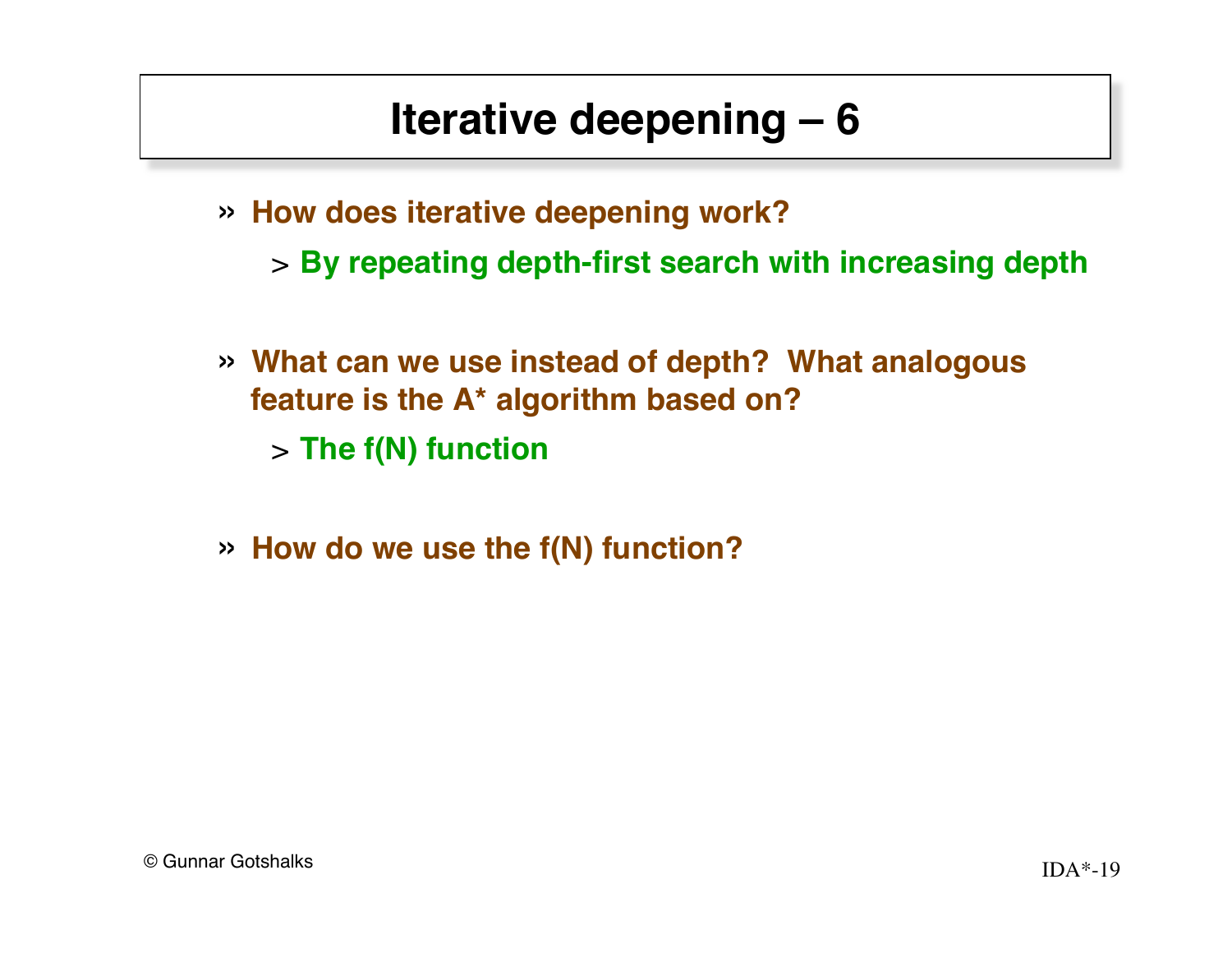- » **How does iterative deepening work?**
	- > **By repeating depth-first search with increasing depth**
- » **What can we use instead of depth? What analogous feature is the A\* algorithm based on?**
	- > **The f(N) function**
- » **How do we use the f(N) function?**
	- > **Do depth-first search with increasing f-limit**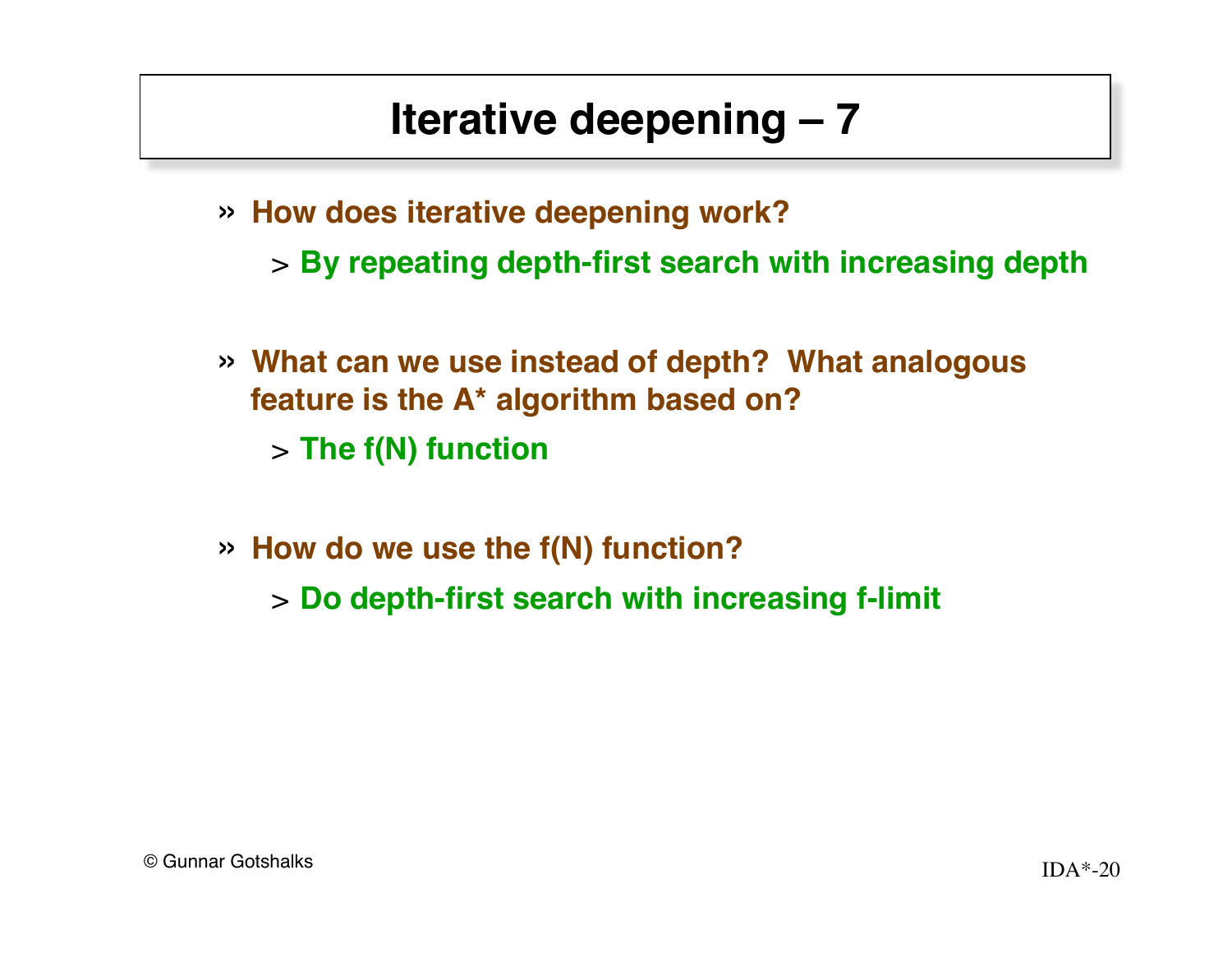#### **A view of iterative f(N) deepening**



**Bi < Bj < Bk**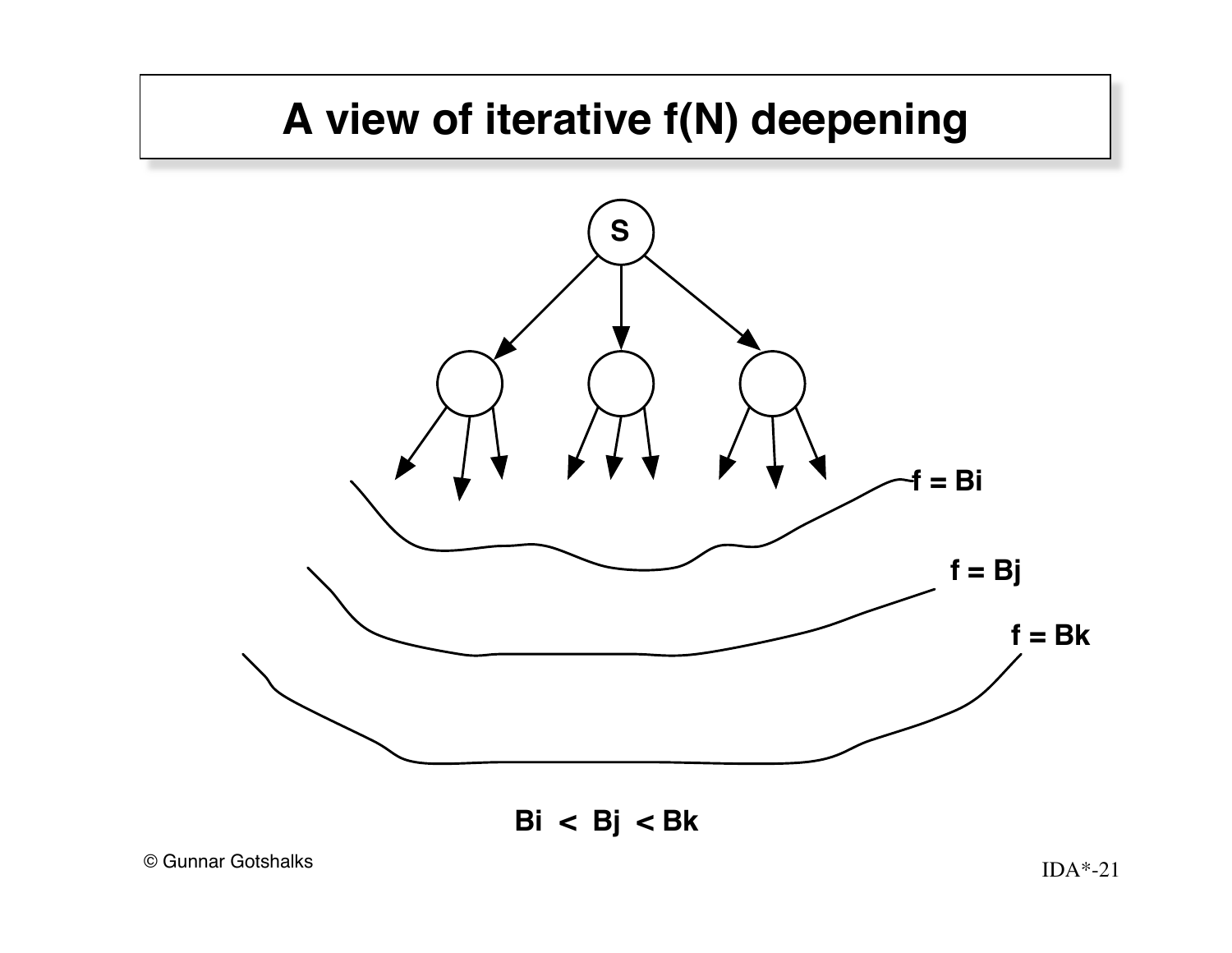# **IDA\* algorithm**

```
bound = f(start_node)
found = false
```

```
while not found do
```

```
 depth-first search from start_node for nodes N
  such that f(N) ≤ bound
```

```
 if goal_found
then found \leftarrow true
 else bound = min { f(N) | N generated by search • f(N) > bound }
 fi
```

```
end
```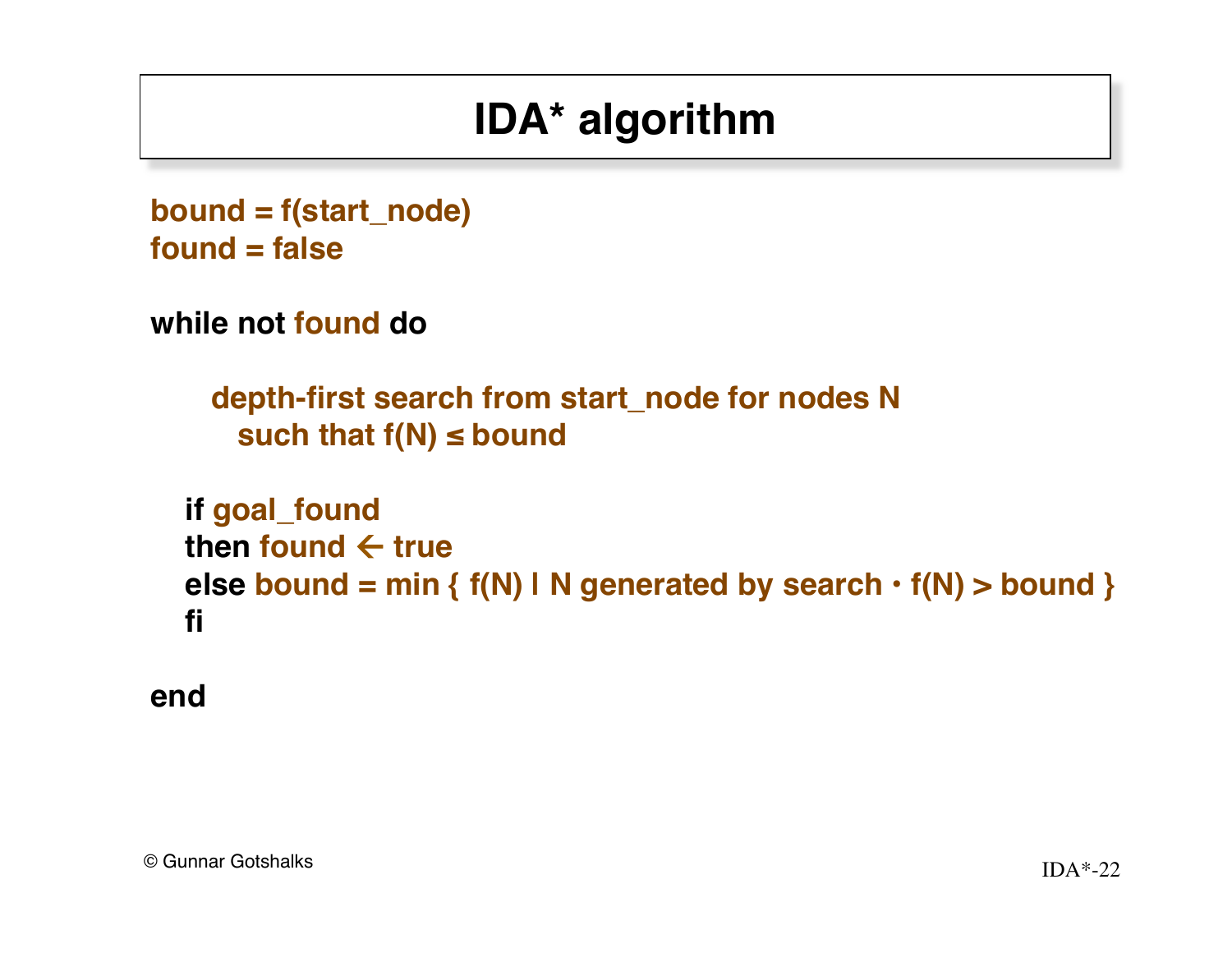#### **Exercise question**

**Trace the execution of A\* for the tree. How many nodes are generated by A\* and IDA\*? Count all re-generated nodes.**

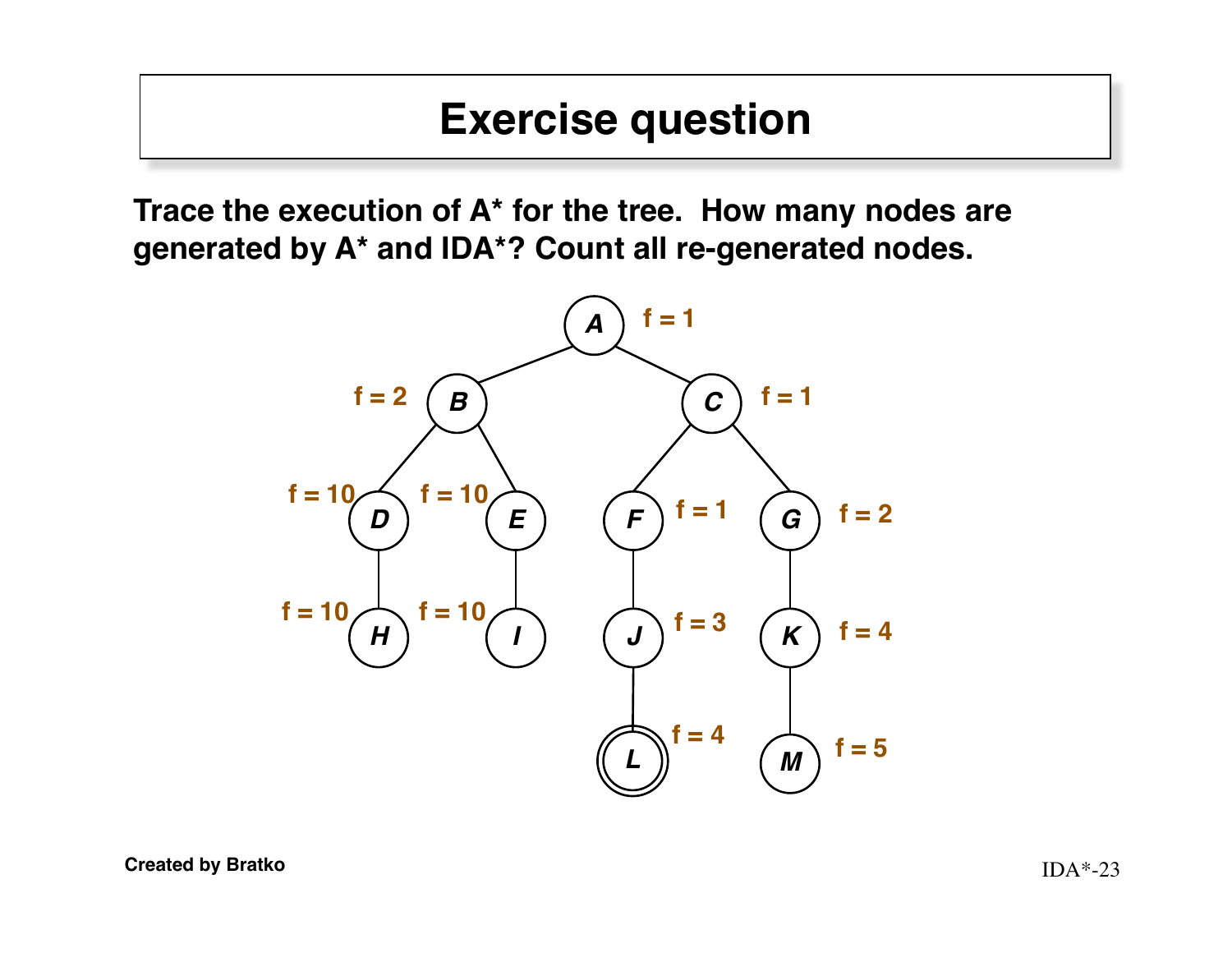## **IDA\* performance**

» **What would we examine in thinking about IDA\* performance?**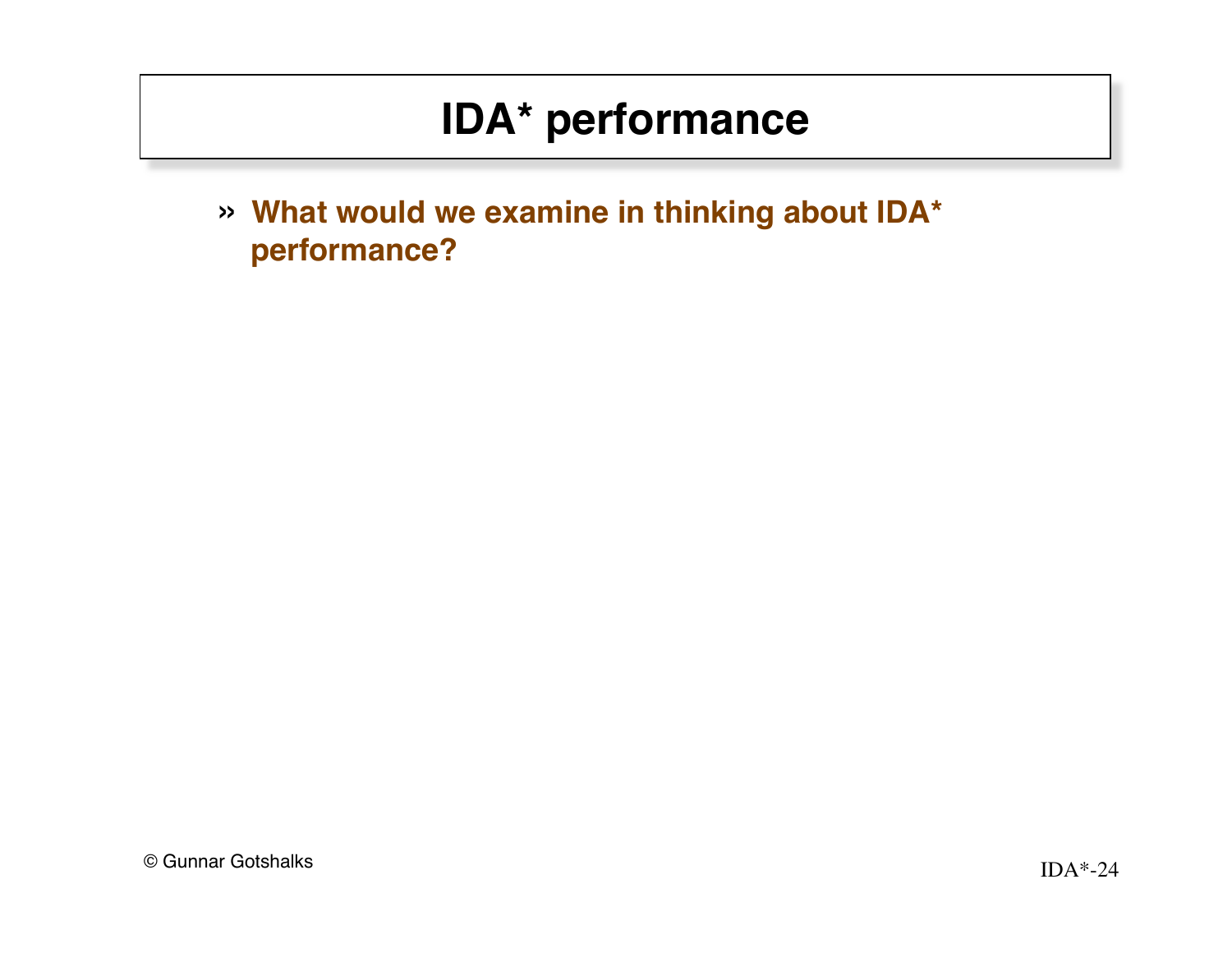# **IDA\* performance – 2**

- » **What would we examine in thinking about IDA\* performance?**
	- > **Space**
	- > **TIme**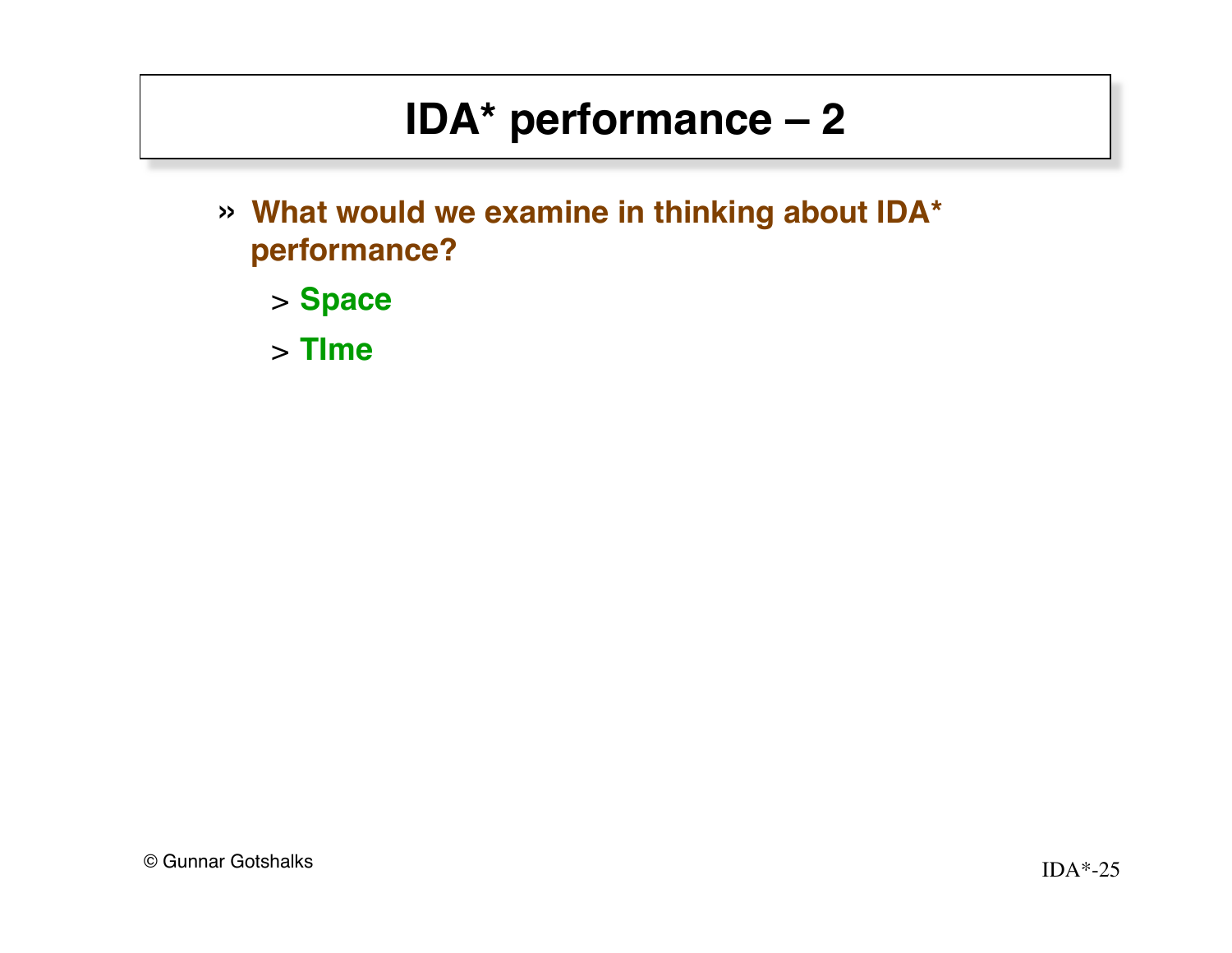#### **IDA\* space performance**

» **Space is not a consideration, why?**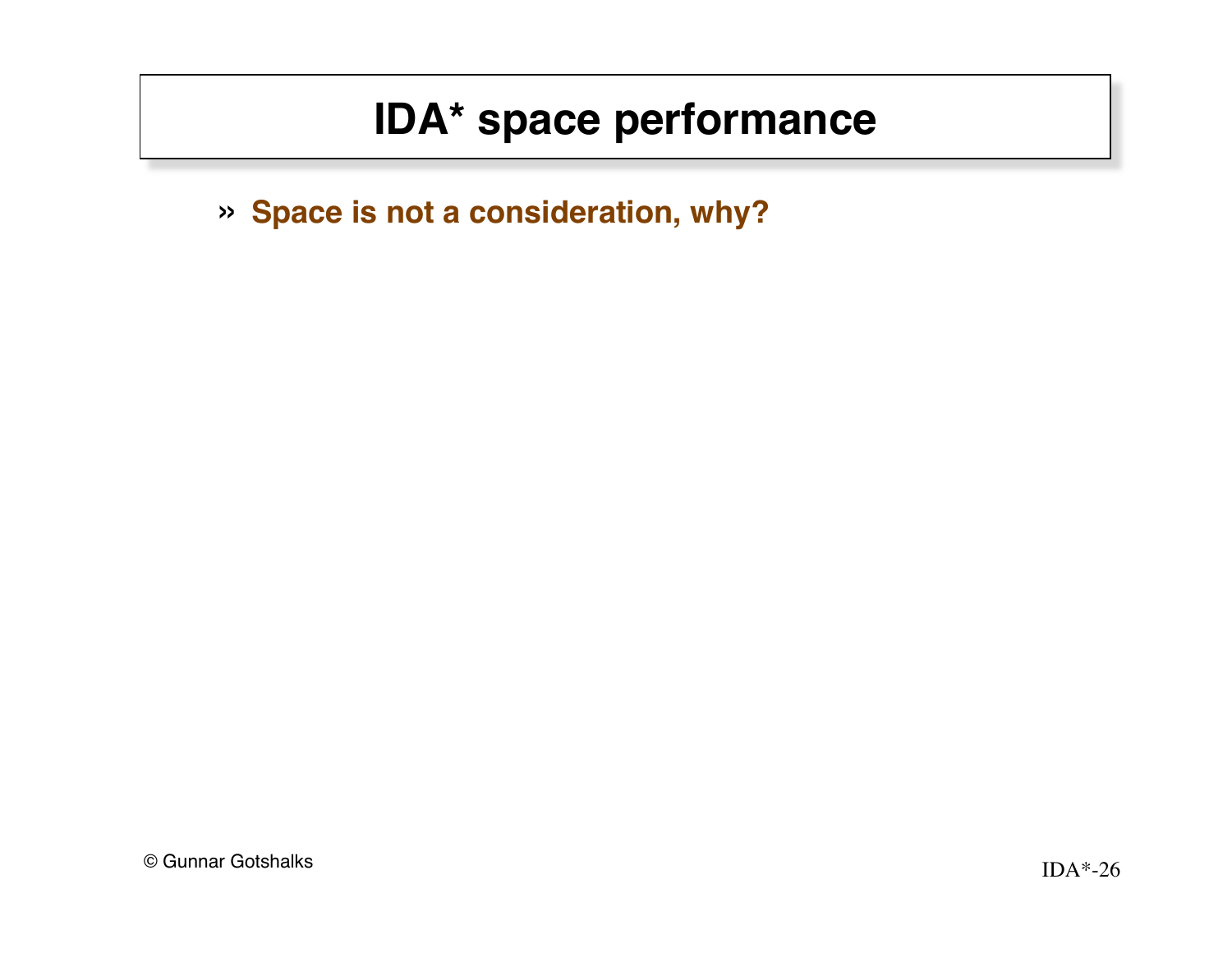## **IDA\* space performance – 2**

- » **Space is not a consideration, why?**
	- > **Only one path is kept at a time**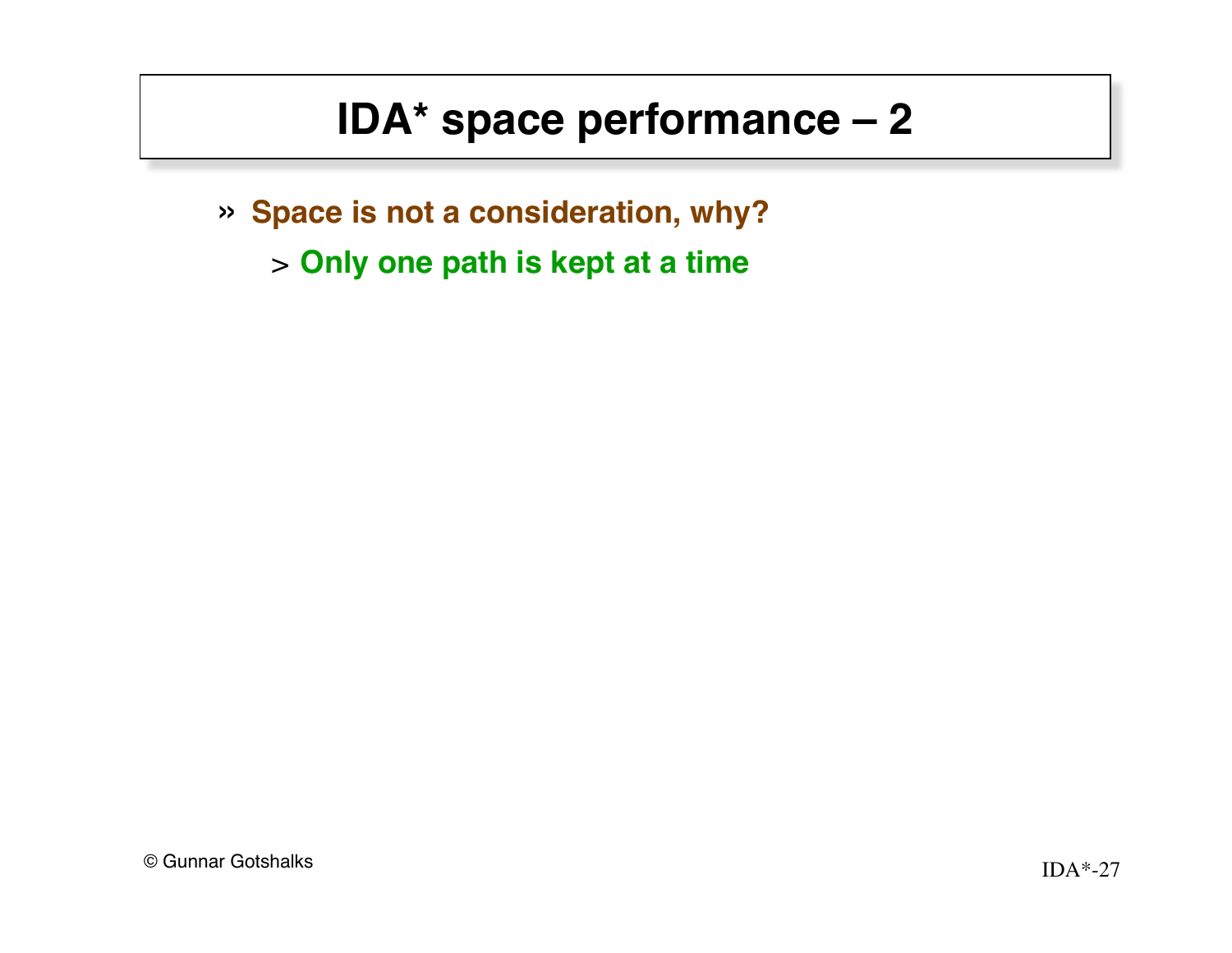# **IDA\* time performance**

- $\Diamond$  Need to look at time.
	- » **What is the problem if only one path is kept at any time?**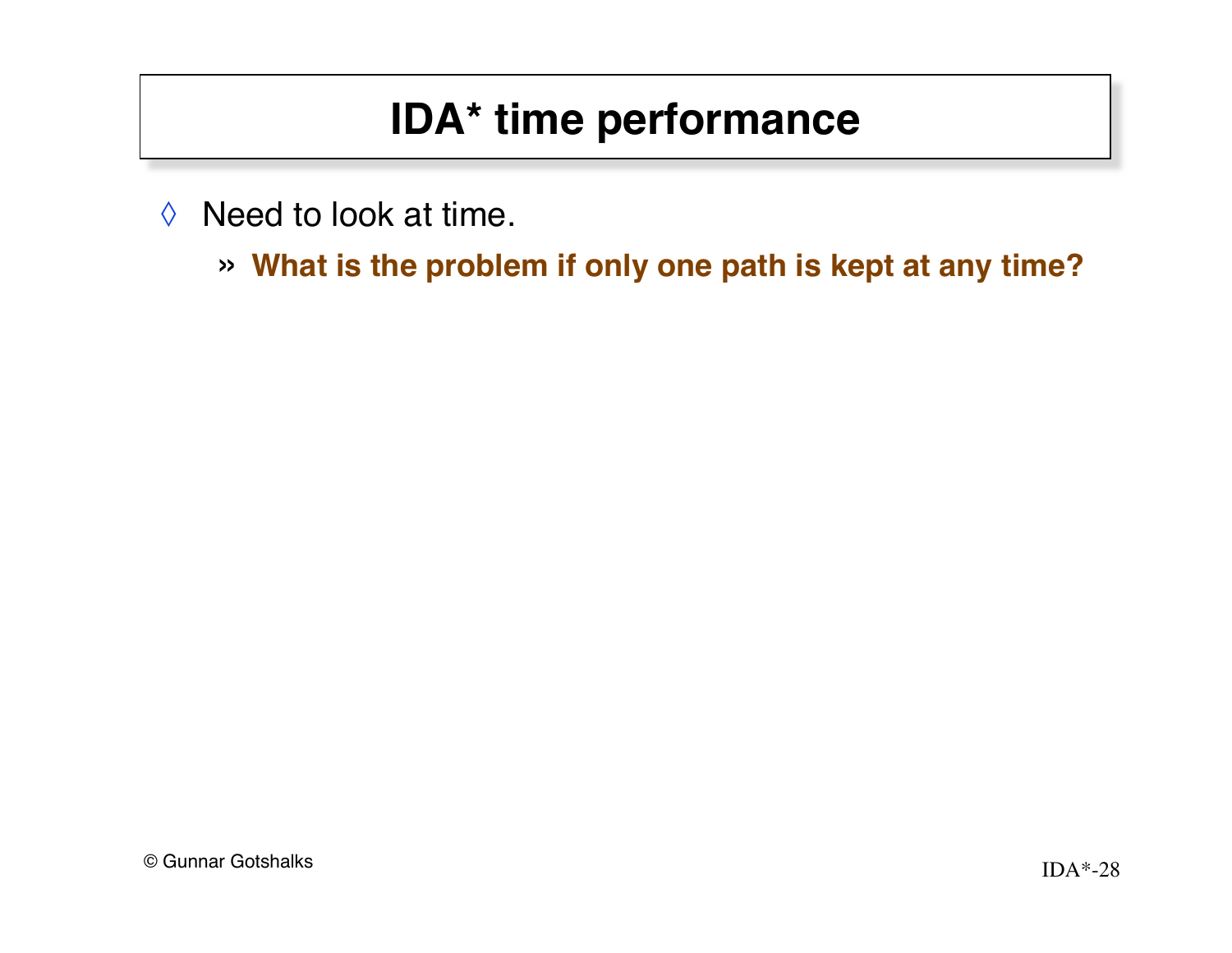## **IDA\* time performance – 2**

- $\Diamond$  Need to look at time.
	- » **What is the problem if only one path is kept at any time?**
		- > **Have to regenerate paths that are to be extended**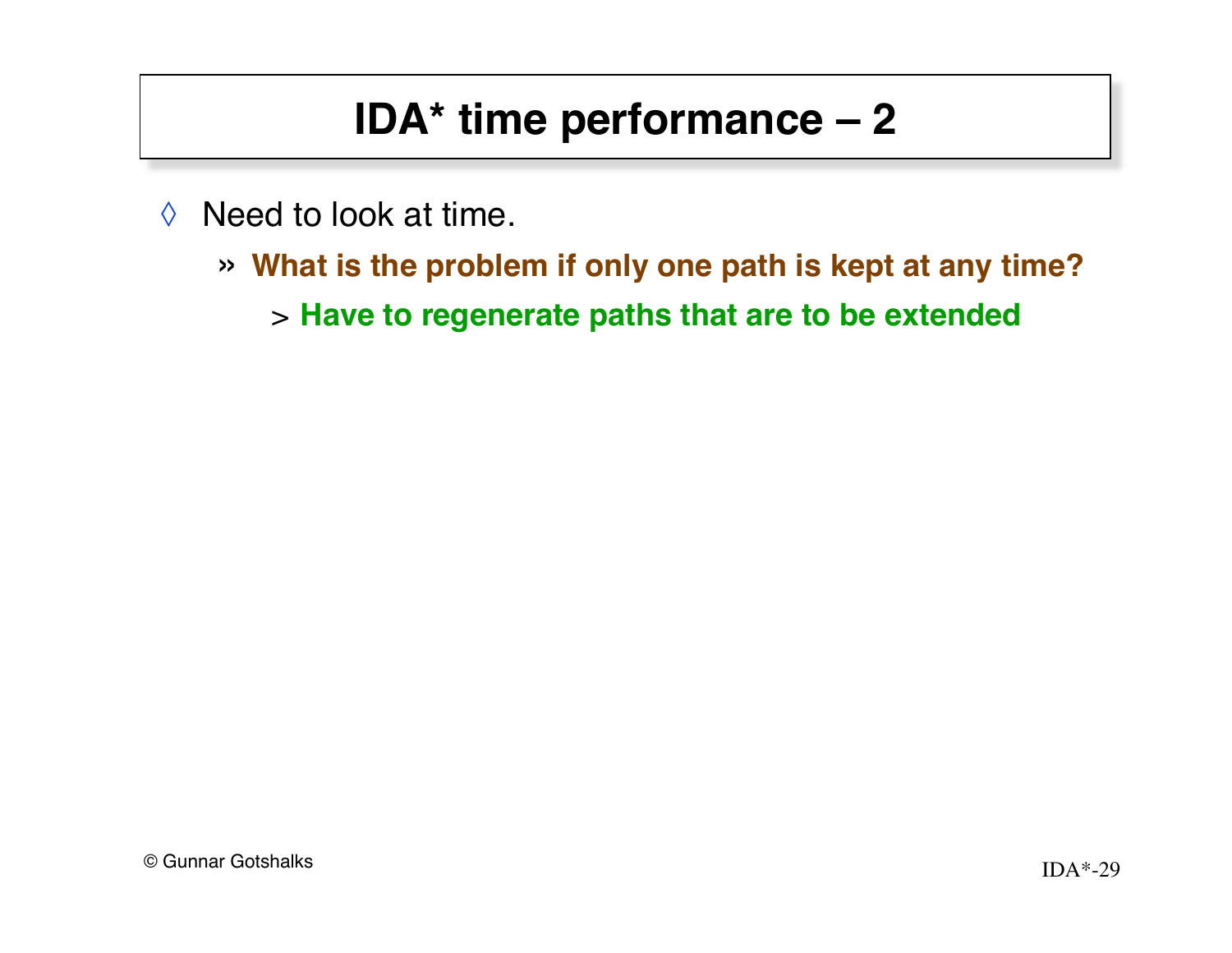» **Under what conditions is the overhead of re-generating nodes**

> **High?**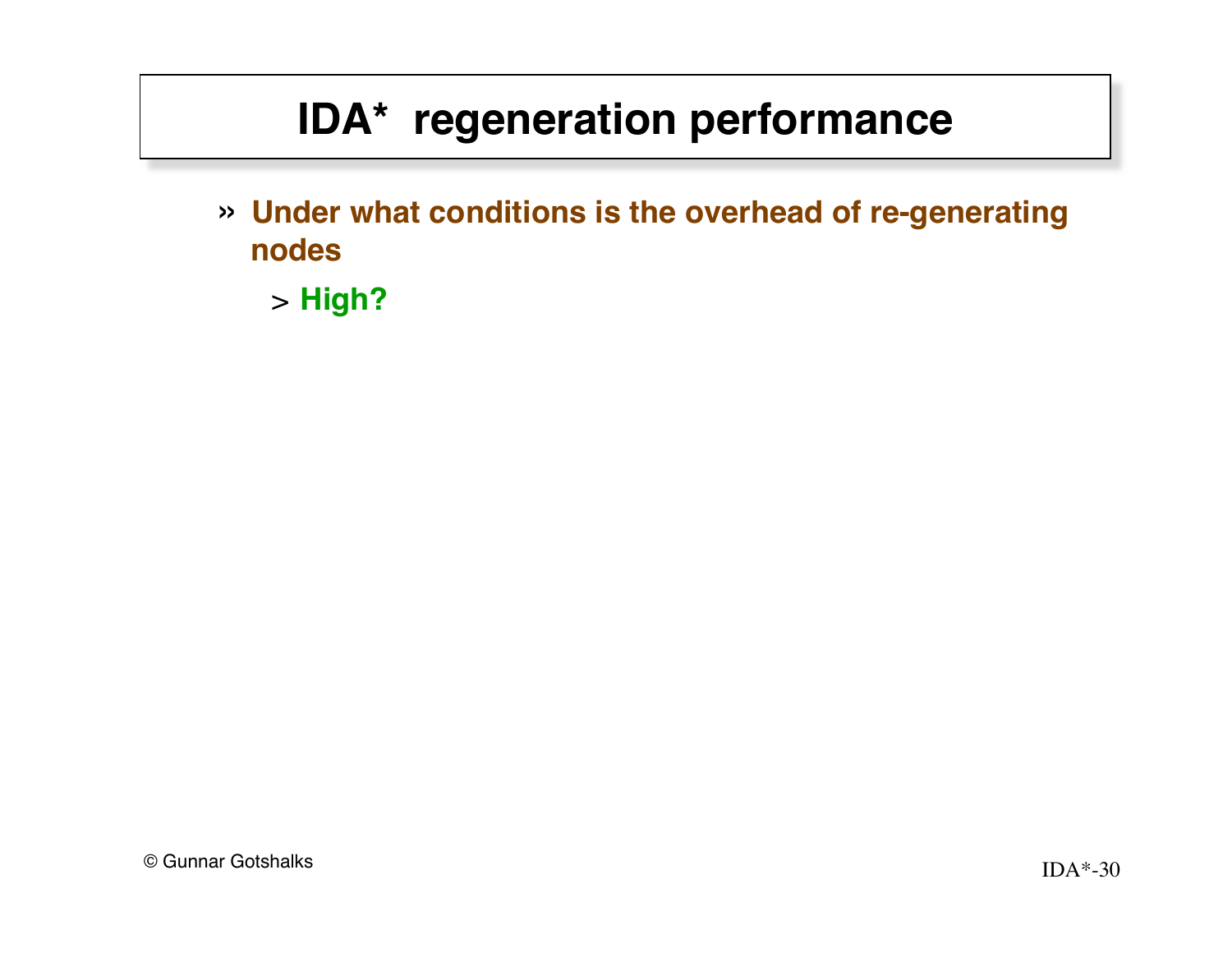- » **Under what conditions is the overhead of re-generating nodes**
	- > **High?**
		- **When there are many different f values**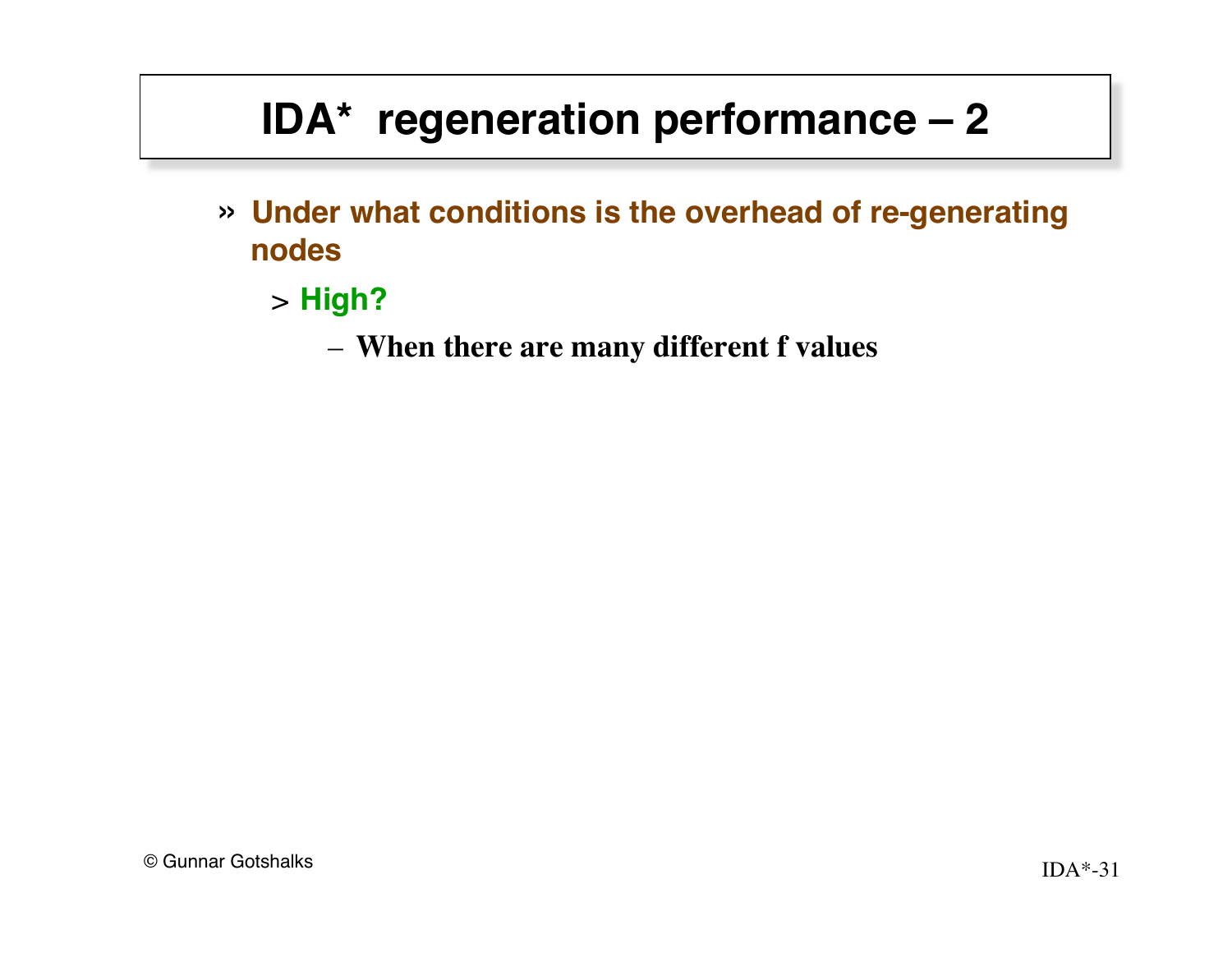- » **Under what conditions is the overhead of re-generating nodes**
	- > **High?**
		- **When there are many different f values**
		- **Extreme case have one new node per path regenerated**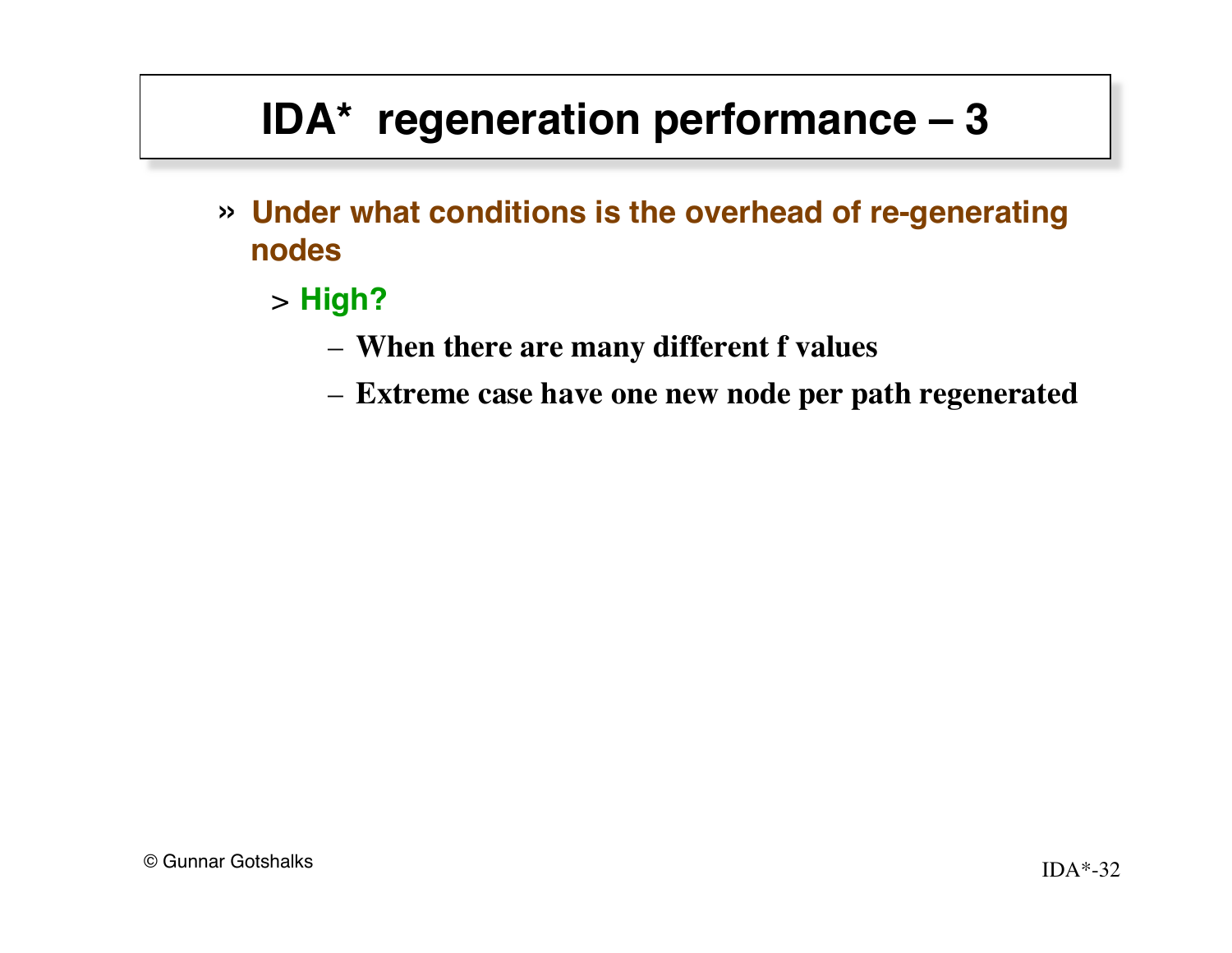- » **Under what conditions is the overhead of re-generating nodes**
	- > **High?**
		- **When there are many different f values**
		- **Extreme case have one new node per path regenerated**
		- **Unacceptable overhead**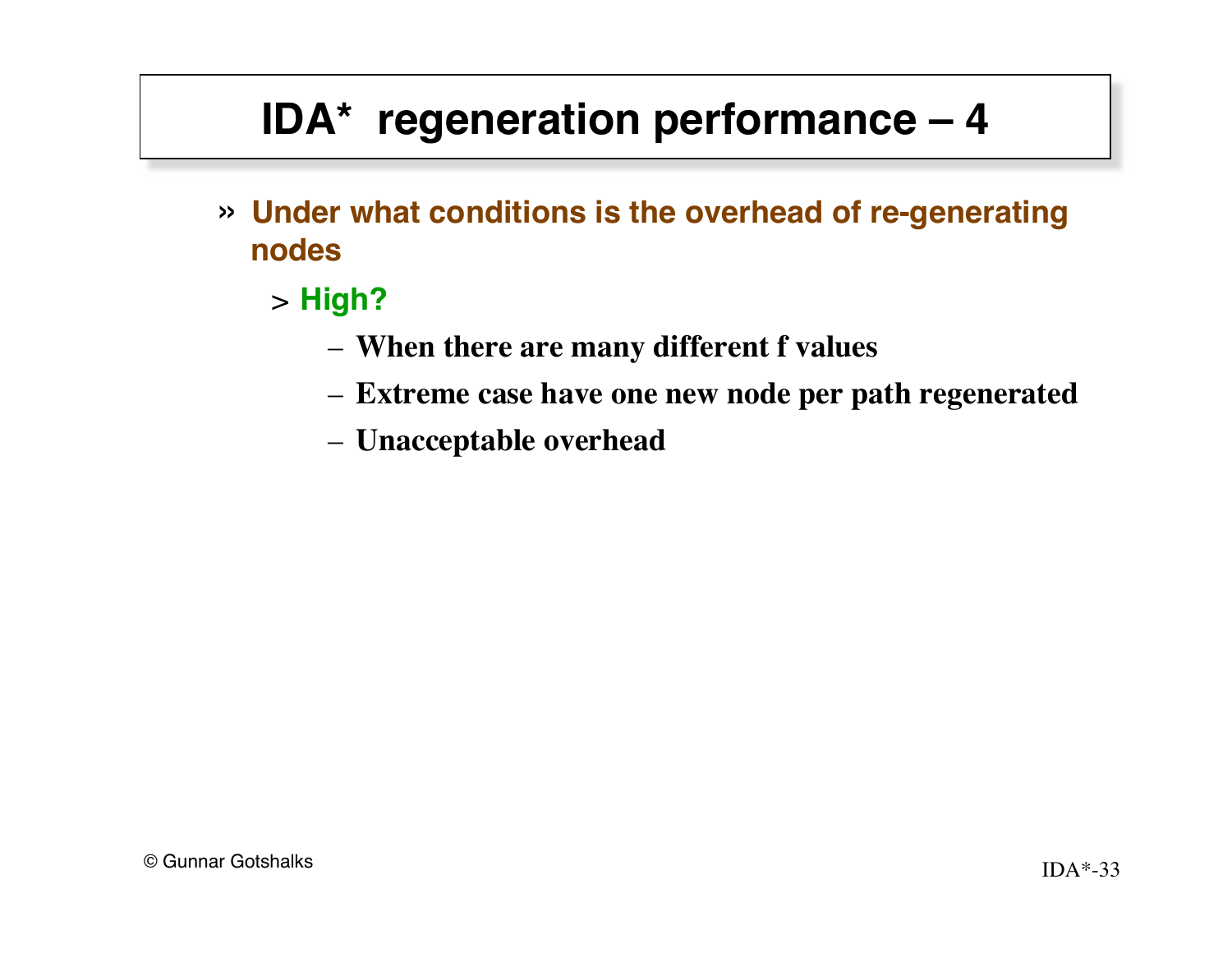» **Under what conditions is the overhead of re-generating nodes**

> **Low?**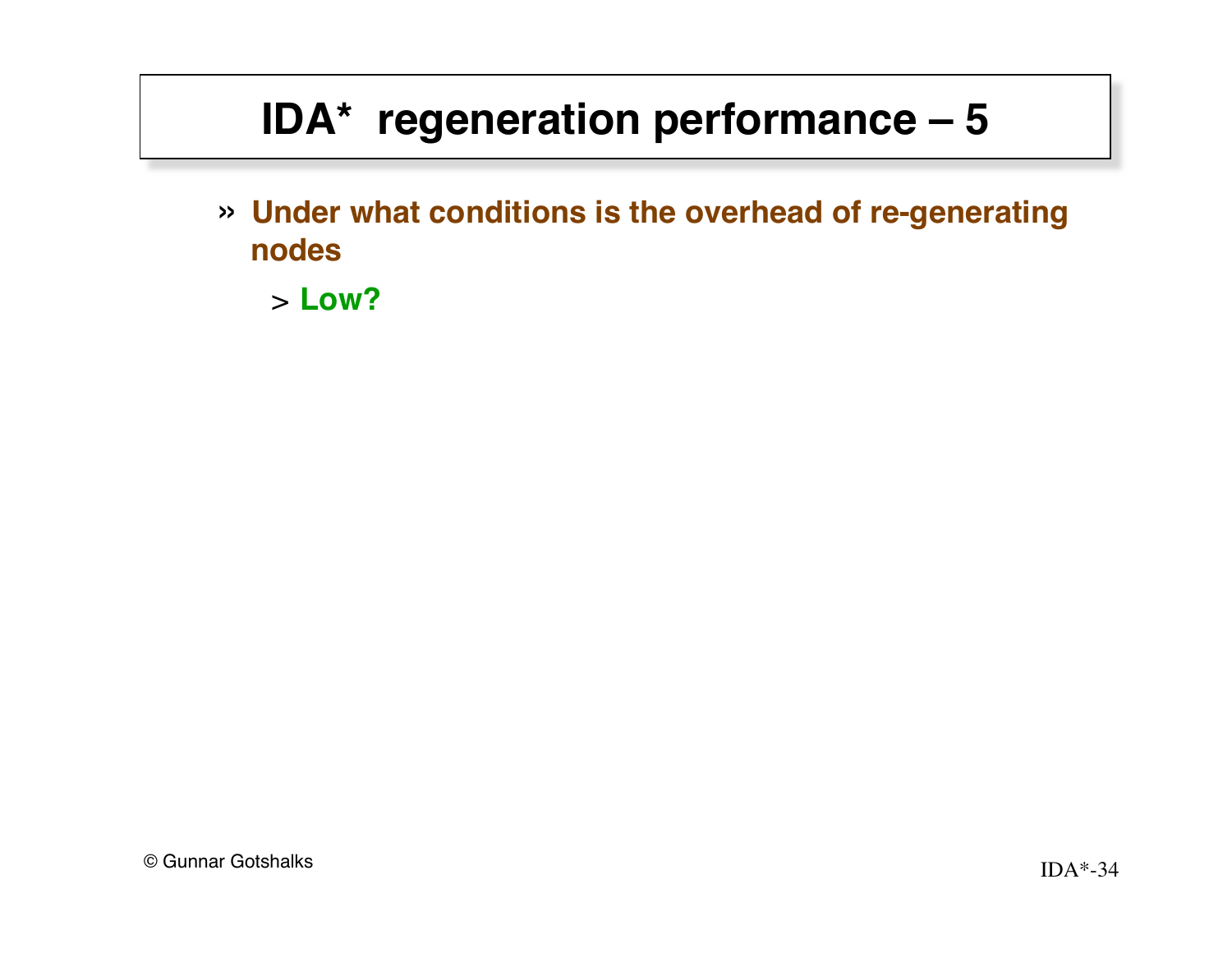- » **Under what conditions is the overhead of re-generating nodes**
	- > **Low?**
		- **When there are equal f values**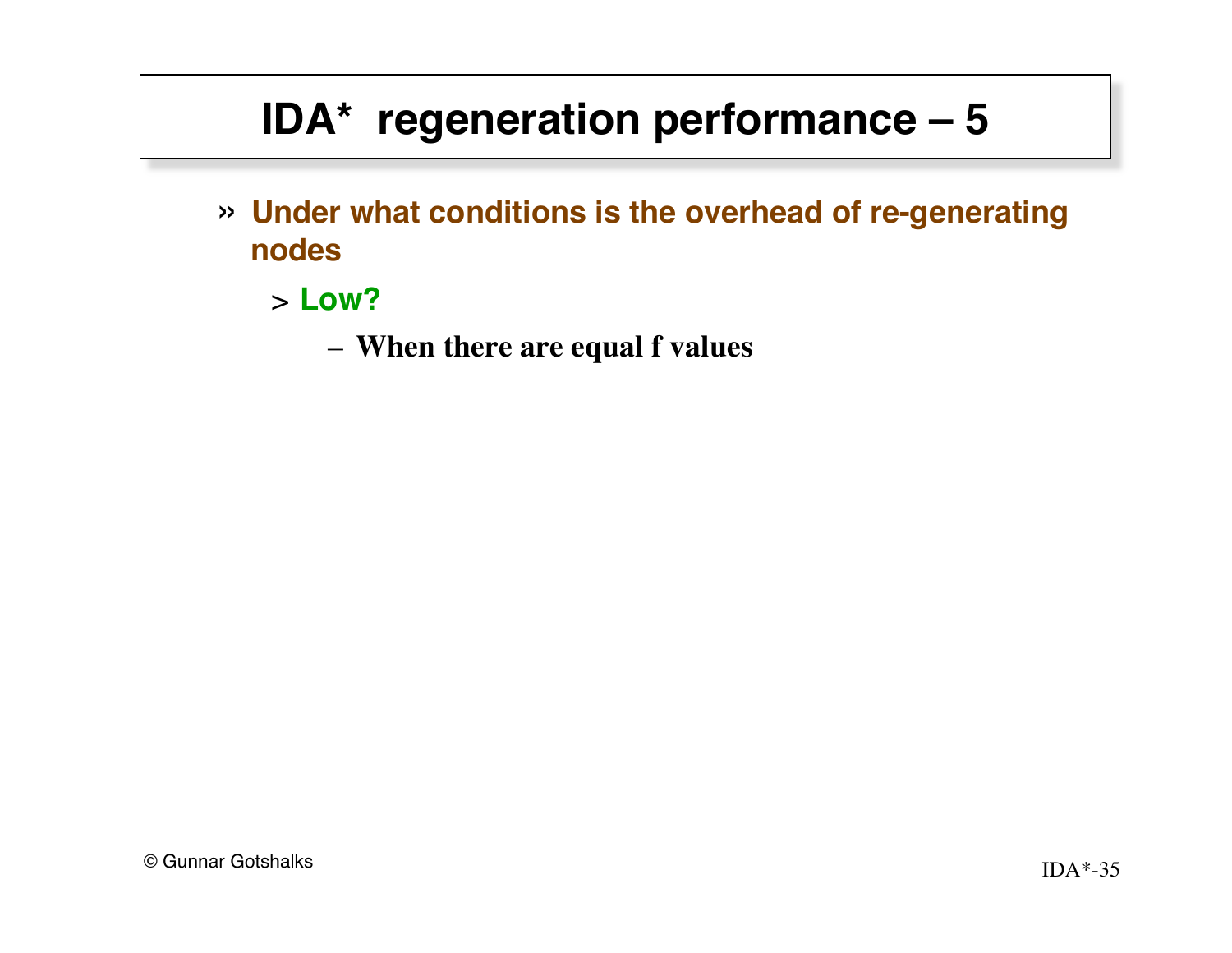- » **Under what conditions is the overhead of re-generating nodes**
	- > **Low?**
		- **When there are equal f values**
		- **Each path generates many new nodes**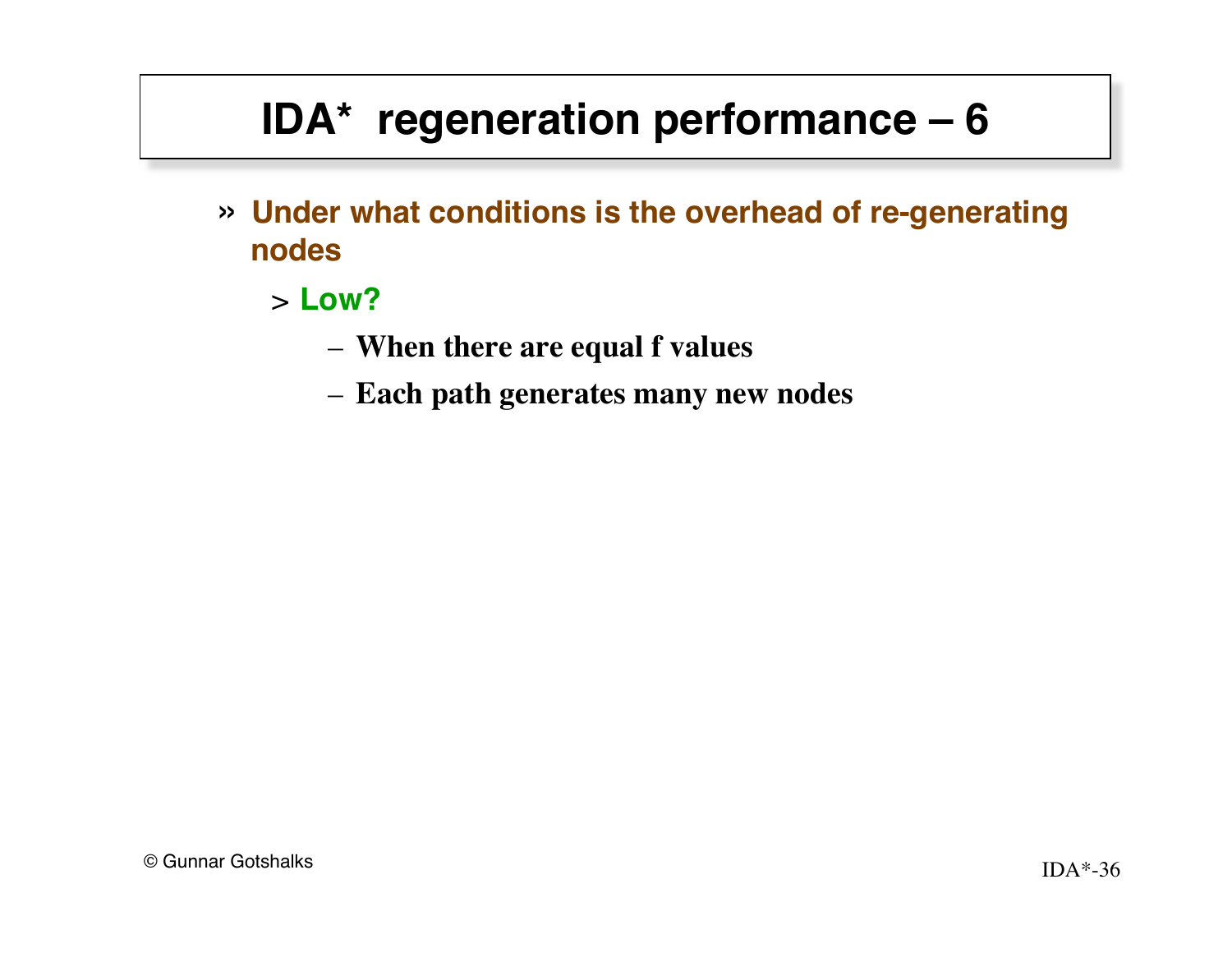- » **Under what conditions is the overhead of re-generating nodes**
	- > **Low?**
		- **When there are equal f values**
		- **Each path generates many new nodes**
		- **Regenerated nodes are a small fraction of total generated nodes**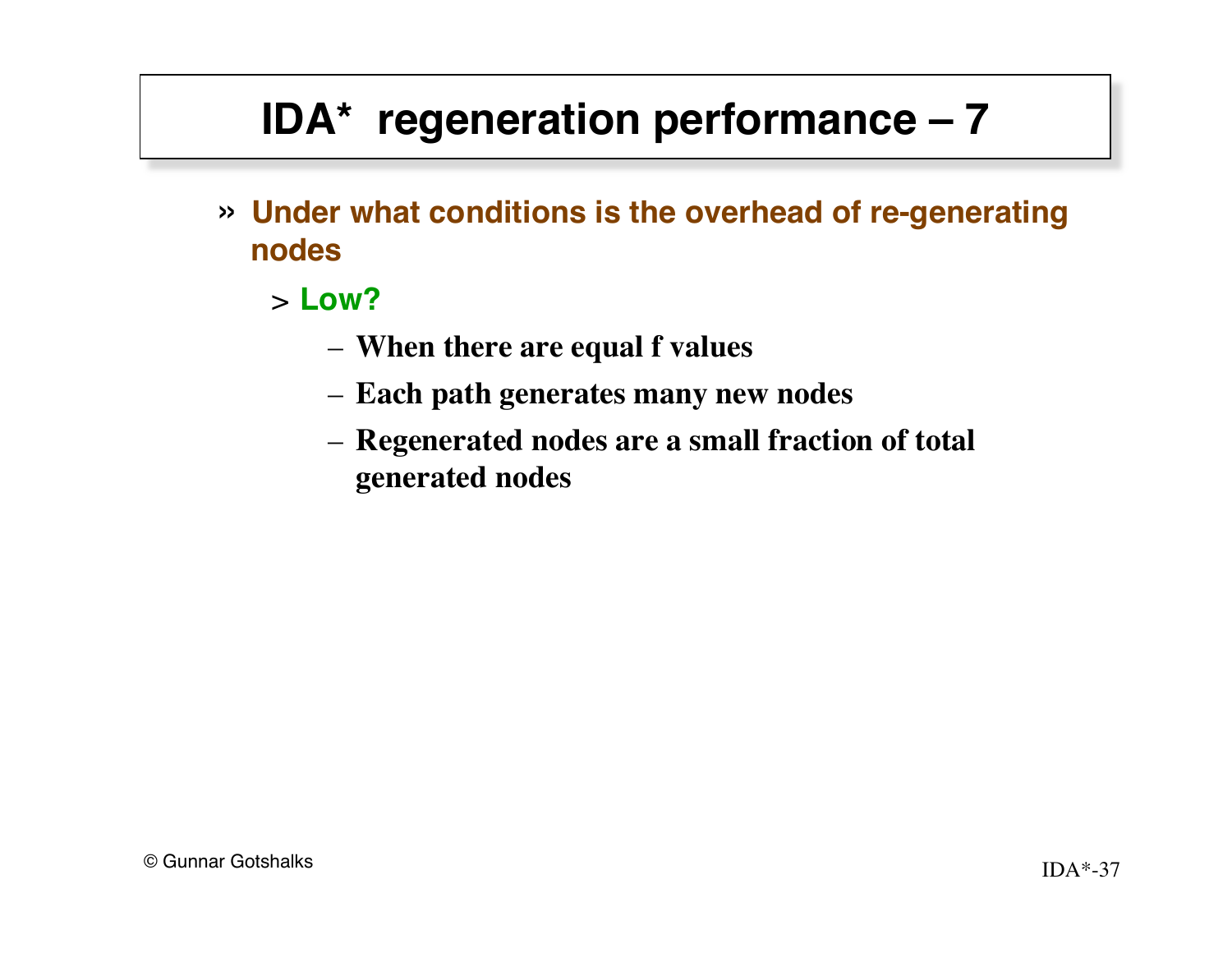#### **Monotonic function**

» **What does monotonic function mean?**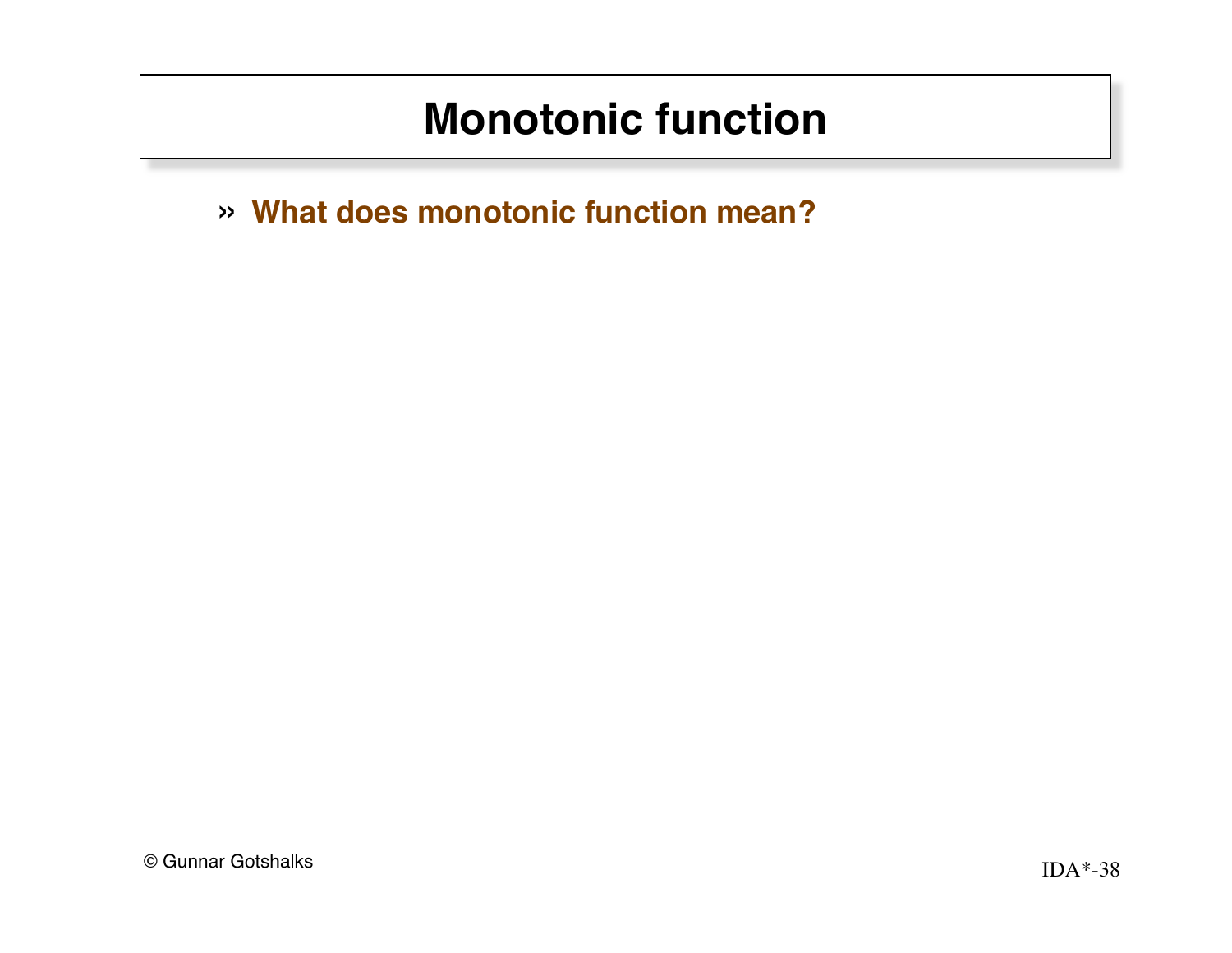#### **Monotonic function**

» **What does monotonic function mean?**

> **A function that is either entirely non-increasing or non-decreasing**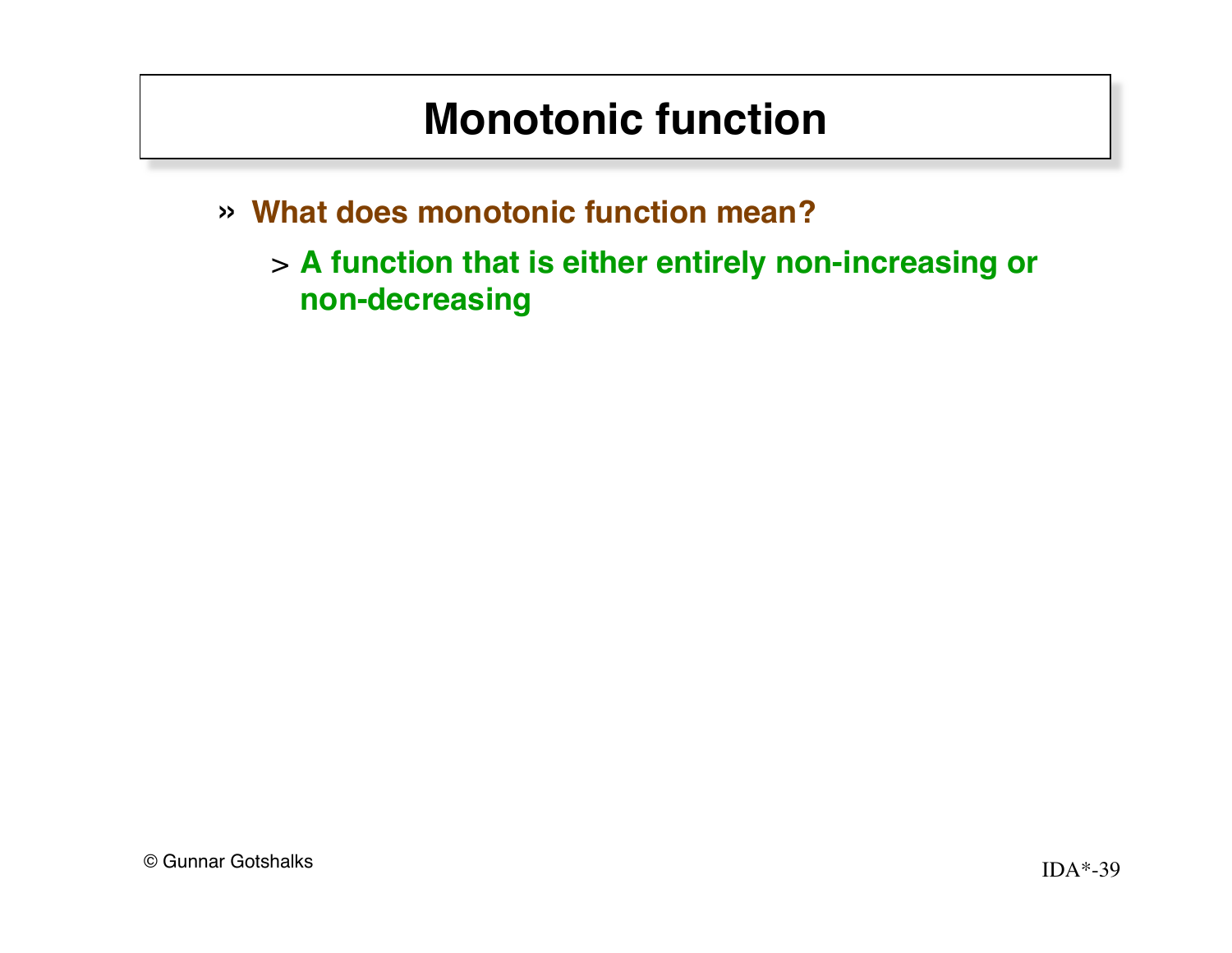» **For the A\* algorithm does It matter if the f function is non-monotonic?**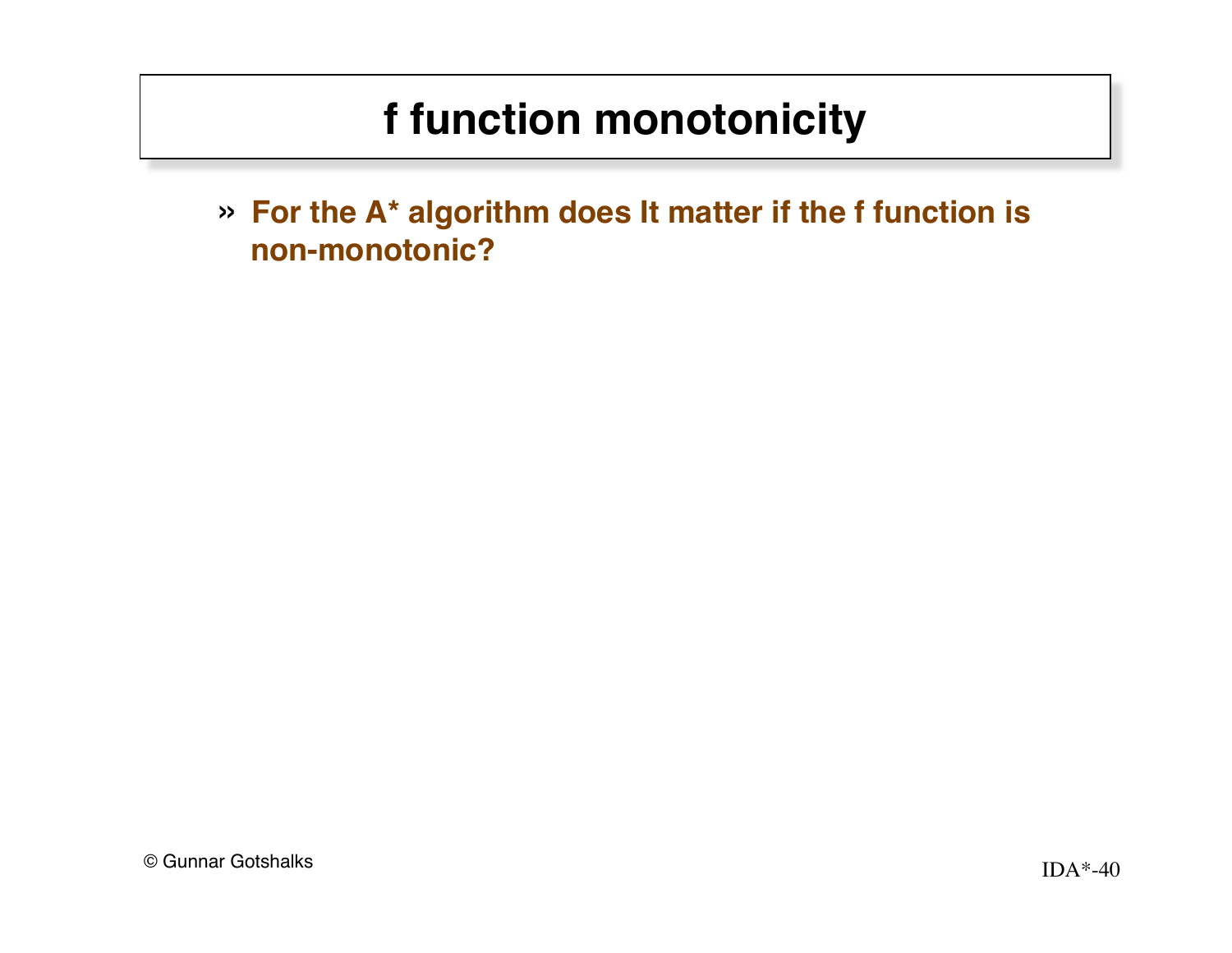» **For the A\* algorithm does It matter if the f function is non-monotonic?**

> **No**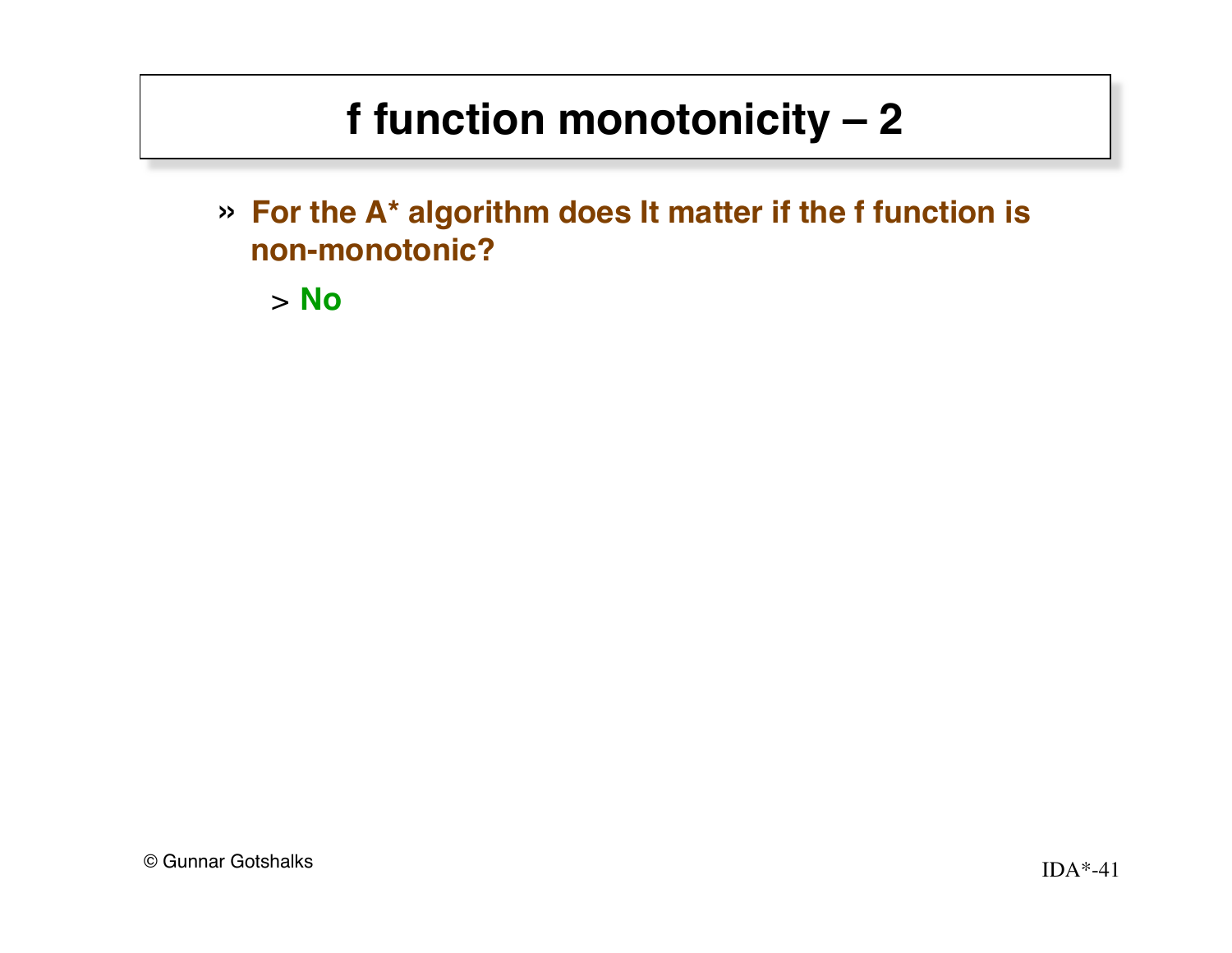» **For the A\* algorithm does It matter if the f function is non-monotonic?**

> **No**

» **Why? !!!!!!**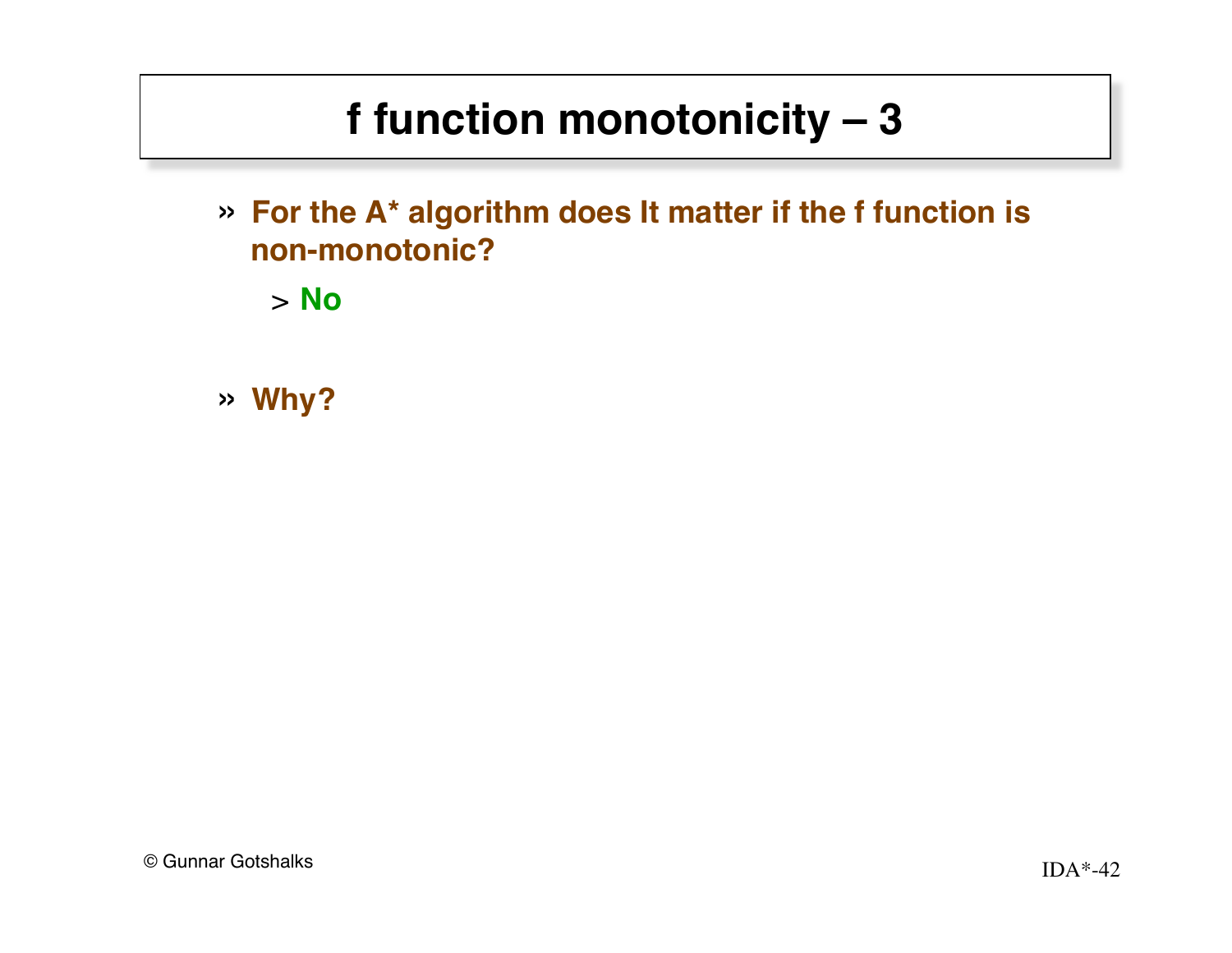» **For the A\* algorithm does It matter if the f function is non-monotonic?**

> **No**

- » **Why?**
	- > **The A\* algorithm has all the paths and will always expand the best one first**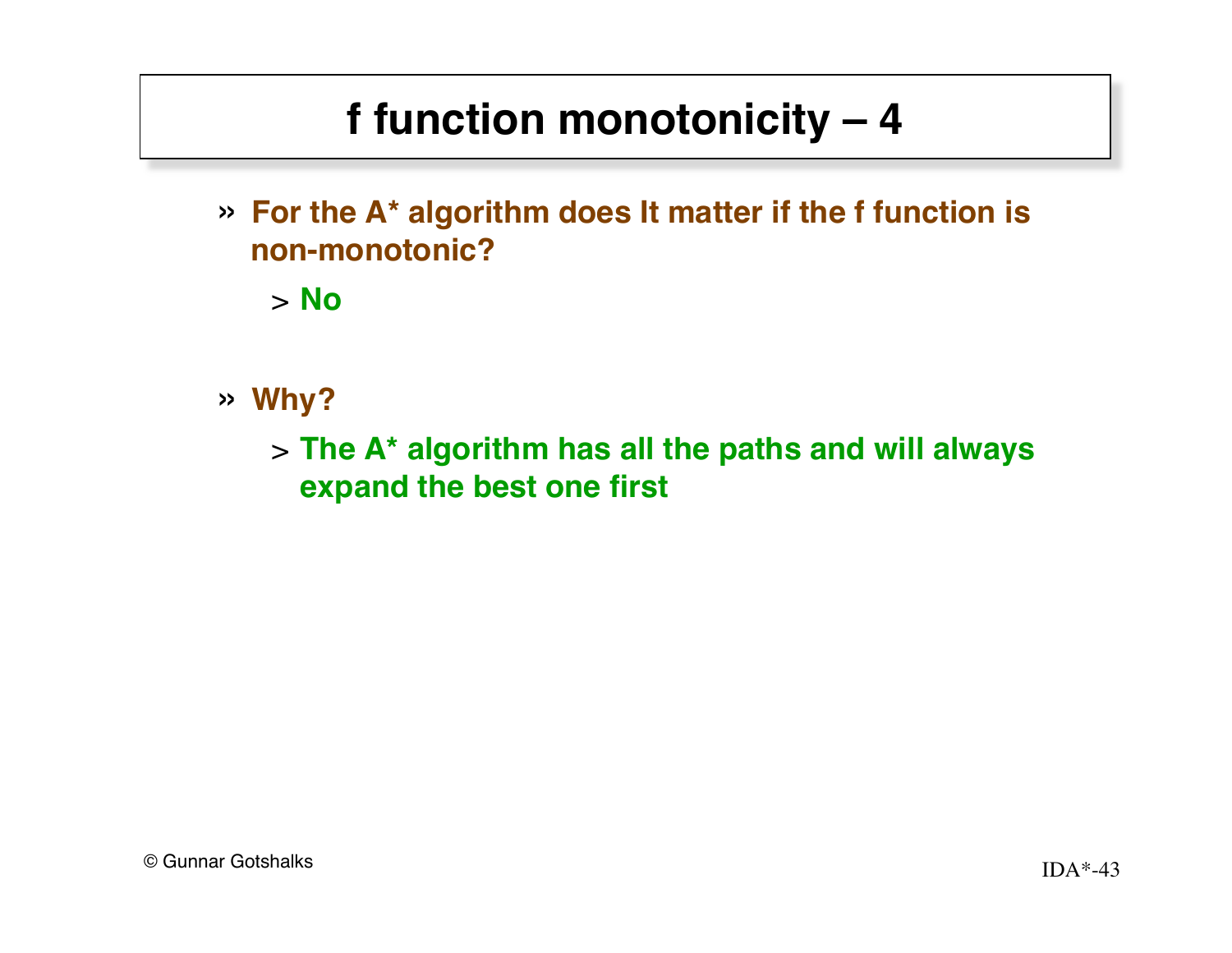» **For the IDA\* algorithm does It matter if the f function is non-monotonic?**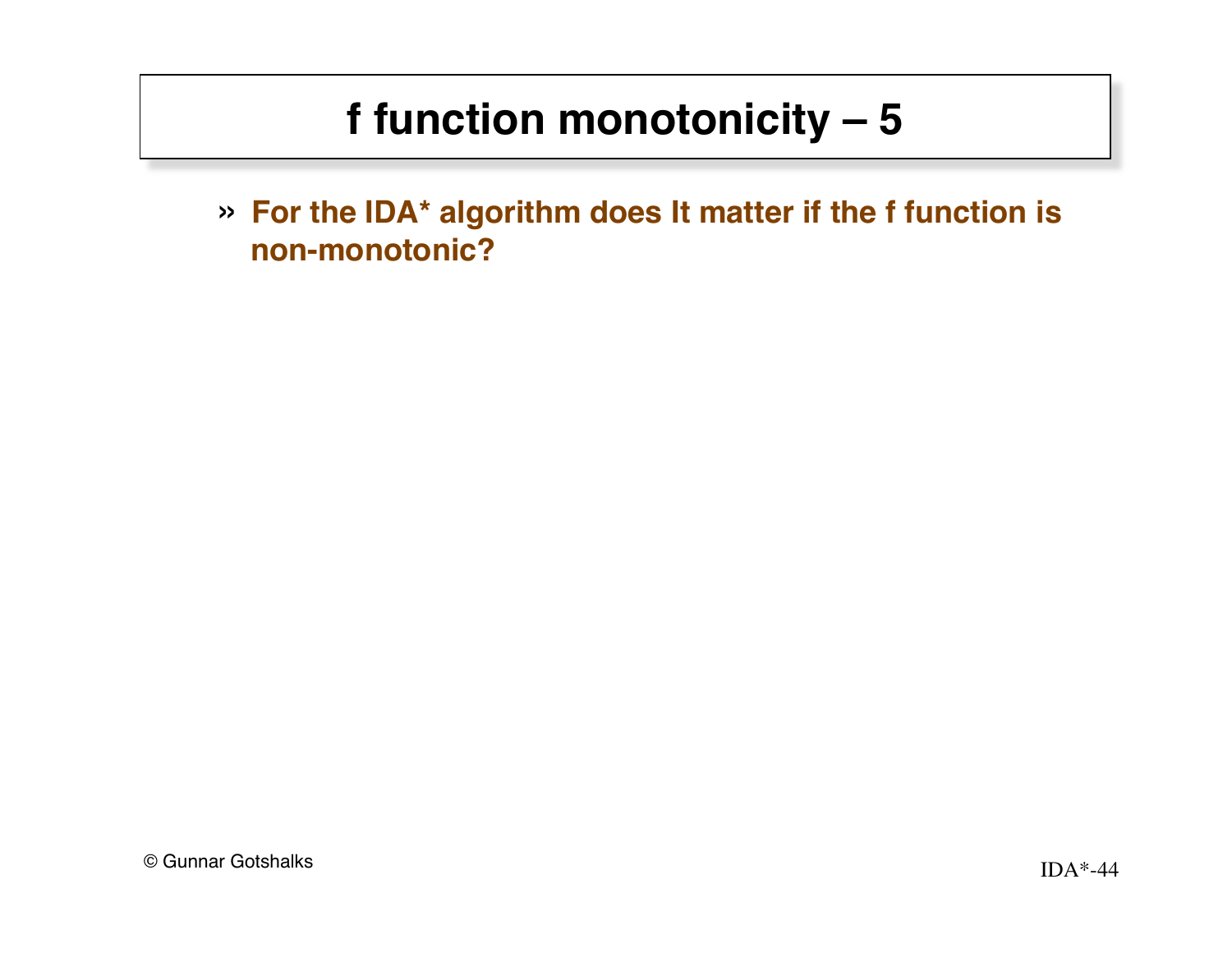» **For the IDA\* algorithm does It matter if the f function is non-monotonic?**

> **Yes ! !**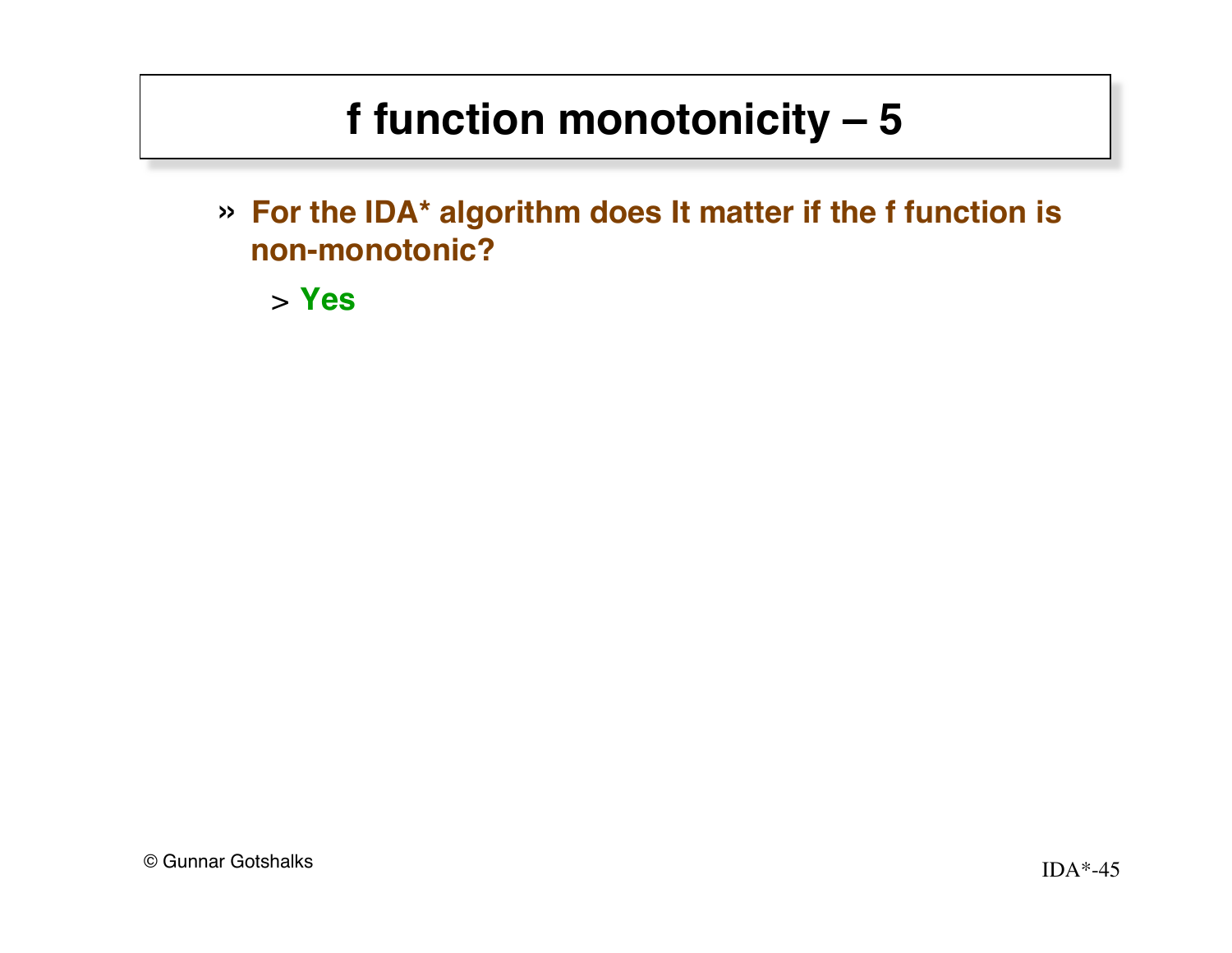» **For the IDA\* algorithm does It matter if the f function is non-monotonic?**

> **Yes**

» **Why? !!!!!!**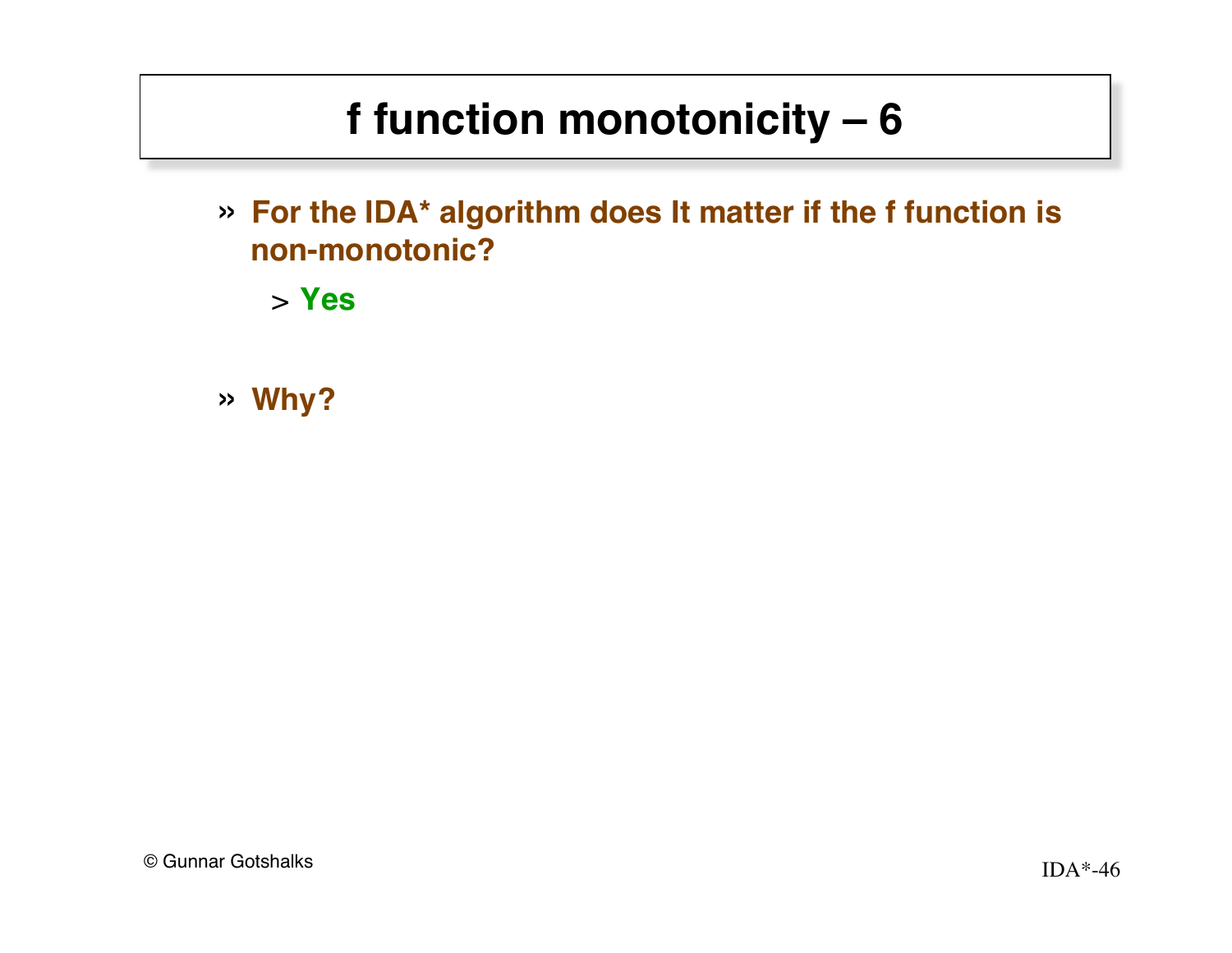» **For the IDA\* algorithm does It matter if the f function is non-monotonic?**

> **Yes**

- » **Why?**
	- > **The IDA\* algorithm always expands paths from the start with a monotonically increasing f function it expands nodes in best-first order.**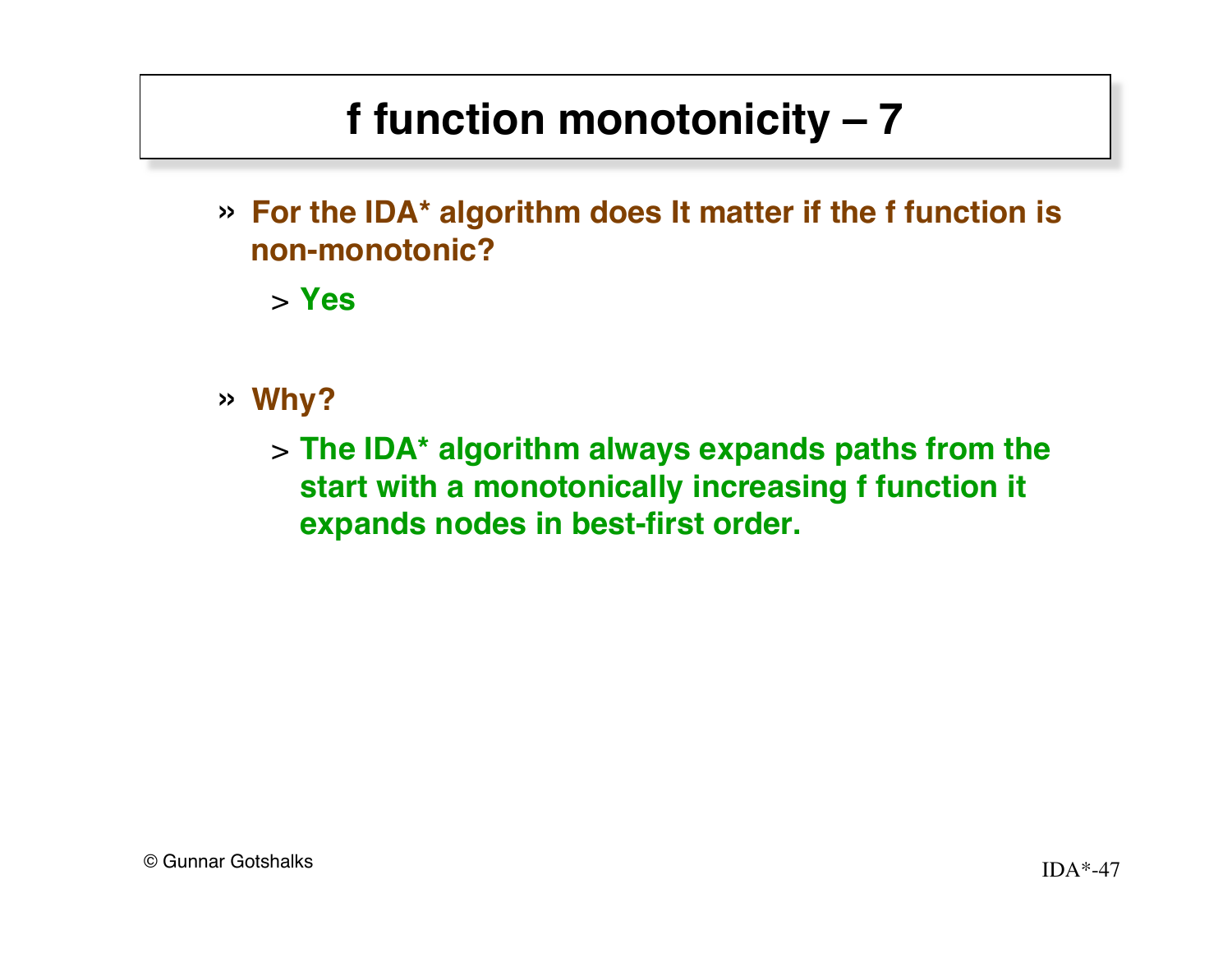#### **Non-monotonic f function problem**

 $\Diamond$  In the following if f-bound = 3, then the "B" node could expand before the "C", "G" sequence

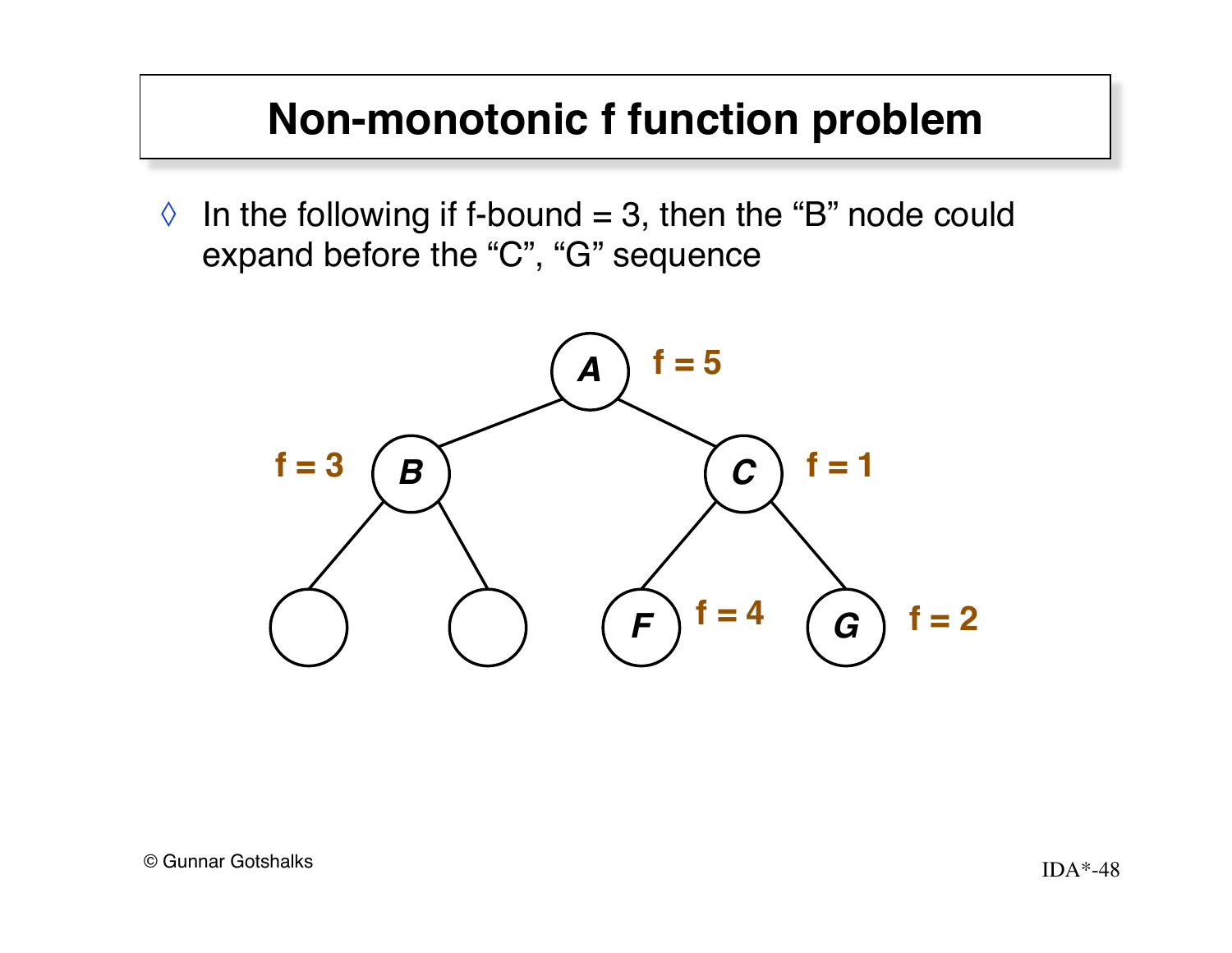» **What is a major problem with IDA\*?**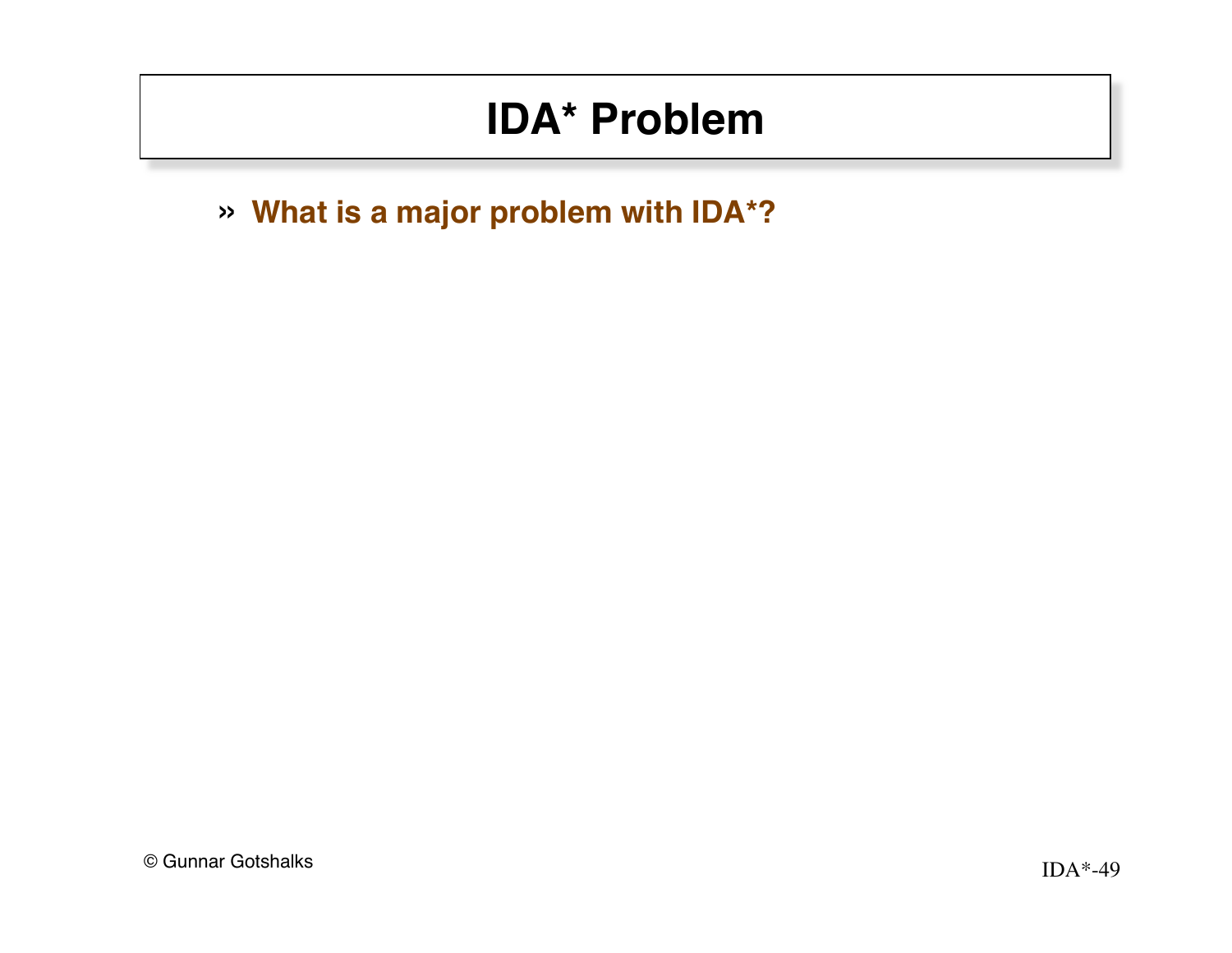» **What is a major problem with IDA\*?**

> **In unfavourable situations the cost of regenerating nodes becomes unacceptable**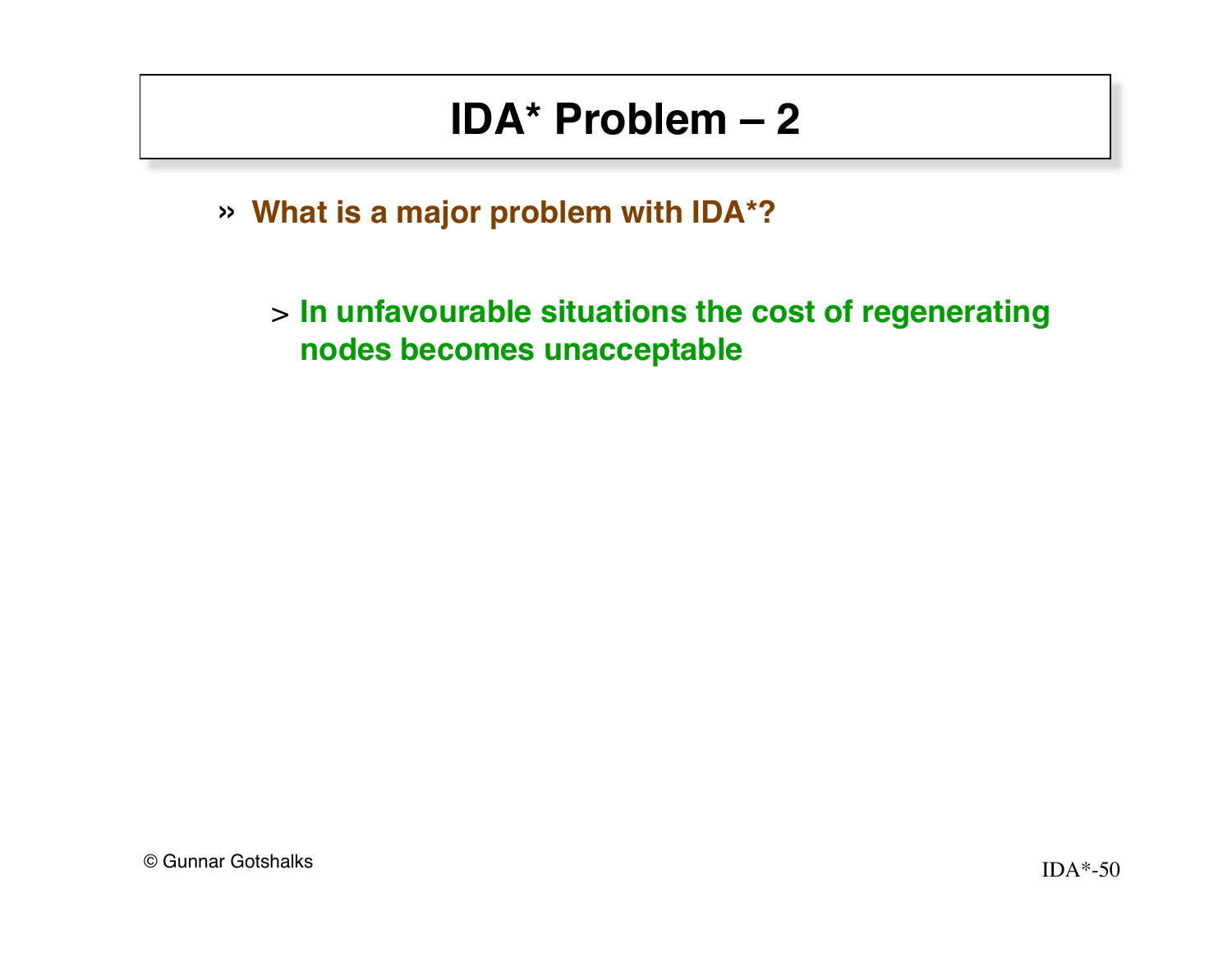» **What is a major problem with IDA\*?**

> **In unfavourable situations the cost of regenerating nodes becomes unacceptable**

» **How do we solve the problem?**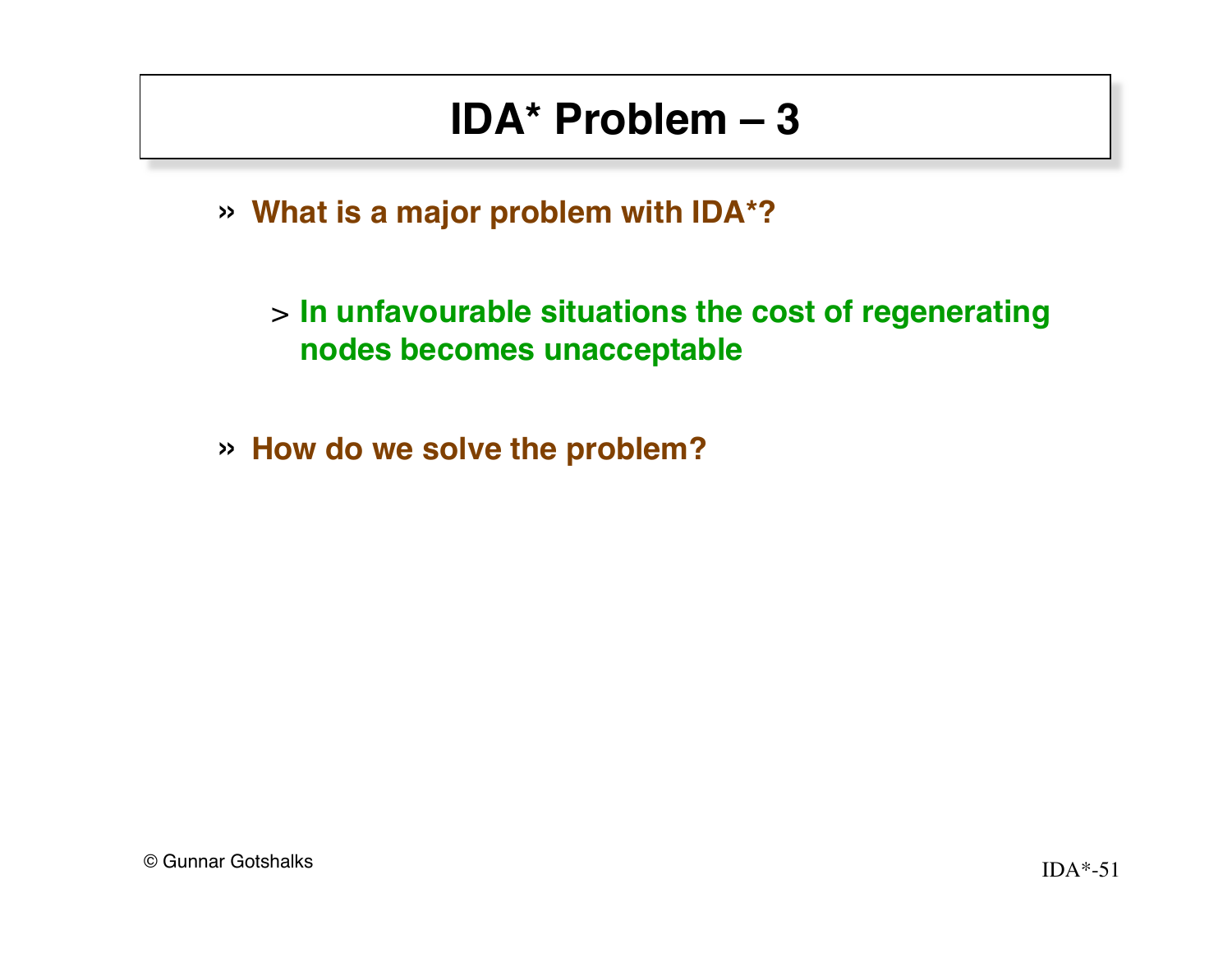» **What is a major problem with IDA\*?**

> **In unfavourable situations the cost of regenerating nodes becomes unacceptable**

» **How do we solve the problem?**

> **Create a different algorithm**